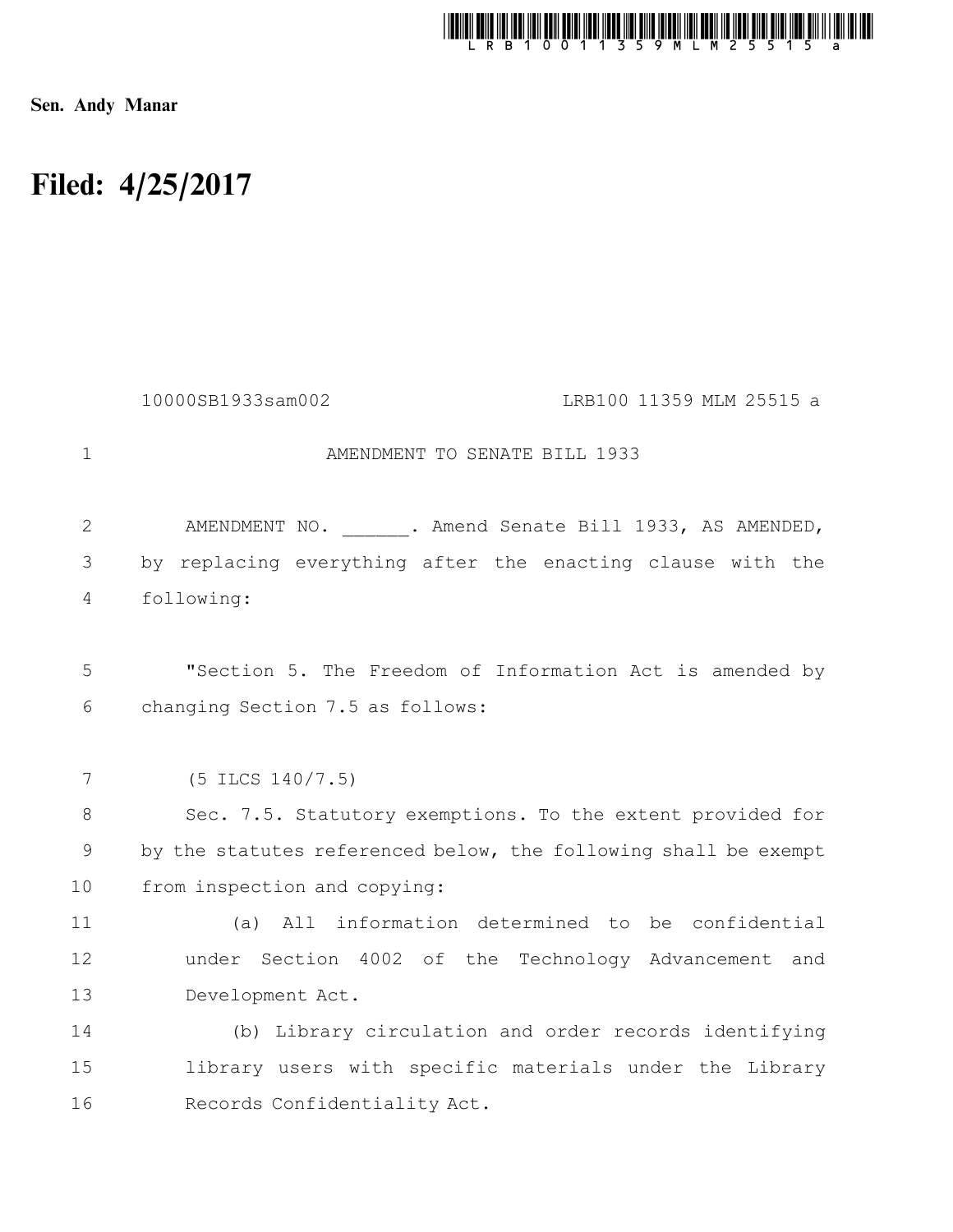(c) Applications, related documents, and medical records received by the Experimental Organ Transplantation Procedures Board and any and all documents or other records prepared by the Experimental Organ Transplantation Procedures Board or its staff relating to applications it has received. 1 2 3 4 5 6

(d) Information and records held by the Department of Public Health and its authorized representatives relating to known or suspected cases of sexually transmissible disease or any information the disclosure of which is restricted under the Illinois Sexually Transmissible Disease Control Act. 7 8 9 10 11 12

(e) Information the disclosure of which is exempted under Section 30 of the Radon Industry Licensing Act. 13 14

(f) Firm performance evaluations under Section 55 of the Architectural, Engineering, and Land Surveying Qualifications Based Selection Act. 15 16 17

(g) Information the disclosure of which is restricted and exempted under Section 50 of the Illinois Prepaid Tuition Act. 18 19 20

(h) Information the disclosure of which is exempted under the State Officials and Employees Ethics Act, and records of any lawfully created State or local inspector general's office that would be exempt if created or obtained by an Executive Inspector General's office under that Act. 21 22 23 24 25 26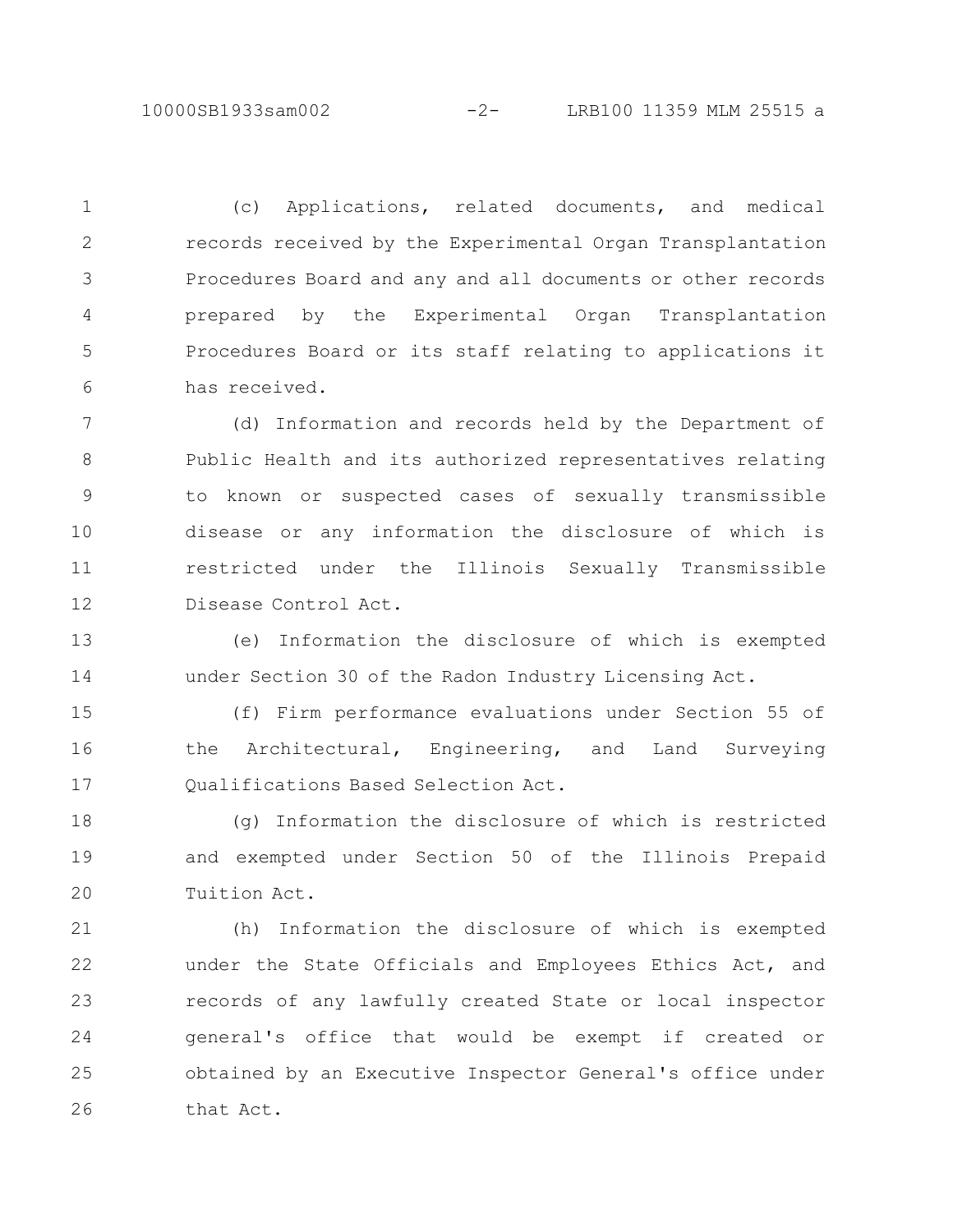(i) Information contained in a local emergency energy plan submitted to a municipality in accordance with a local emergency energy plan ordinance that is adopted under Section 11-21.5-5 of the Illinois Municipal Code. (j) Information and data concerning the distribution of surcharge moneys collected and remitted by wireless carriers under the Wireless Emergency Telephone Safety Act. (k) Law enforcement officer identification information or driver identification information compiled by a law enforcement agency or the Department of Transportation under Section 11-212 of the Illinois Vehicle Code. (l) Records and information provided to a residential health care facility resident sexual assault and death review team or the Executive Council under the Abuse Prevention Review Team Act. 1 2 3 4 5 6 7 8 9 10 11 12 13 14 15 16

(m) Information provided to the predatory lending database created pursuant to Article 3 of the Residential Real Property Disclosure Act, except to the extent authorized under that Article. 17 18 19 20

(n) Defense budgets and petitions for certification of compensation and expenses for court appointed trial counsel as provided under Sections 10 and 15 of the Capital Crimes Litigation Act. This subsection (n) shall apply until the conclusion of the trial of the case, even if the prosecution chooses not to pursue the death penalty prior 21 22 23 24 25 26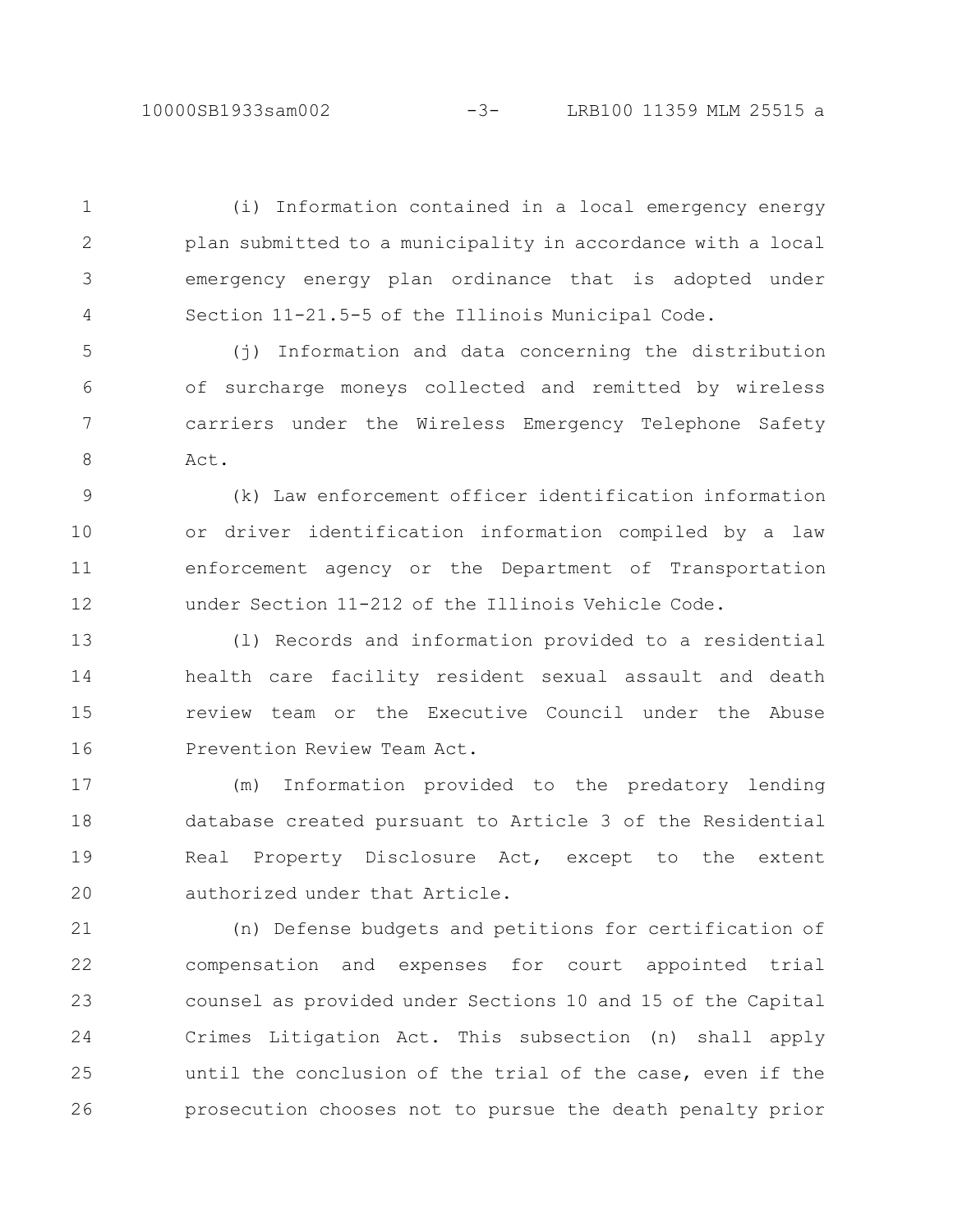```
to trial or sentencing.
1
```
(o) Information that is prohibited from being disclosed under Section 4 of the Illinois Health and Hazardous Substances Registry Act. 2 3 4

(p) Security portions of system safety program plans, investigation reports, surveys, schedules, lists, data, or information compiled, collected, or prepared by or for the Regional Transportation Authority under Section 2.11 of the Regional Transportation Authority Act or the St. Clair County Transit District under the Bi-State Transit Safety Act. 5 6 7 8 9 10 11

(q) Information prohibited from being disclosed by the Personnel Records Review Act. 12 13

(r) Information prohibited from being disclosed by the Illinois School Student Records Act. 14 15

(s) Information the disclosure of which is restricted under Section 5-108 of the Public Utilities Act. 16 17

(t) All identified or deidentified health information in the form of health data or medical records contained in, stored in, submitted to, transferred by, or released from the Illinois Health Information Exchange, and identified or deidentified health information in the form of health data and medical records of the Illinois Health Information Exchange in the possession of the Illinois Health Information Exchange Authority due to its administration of the Illinois Health Information Exchange. The terms 18 19 20 21 22 23 24 25 26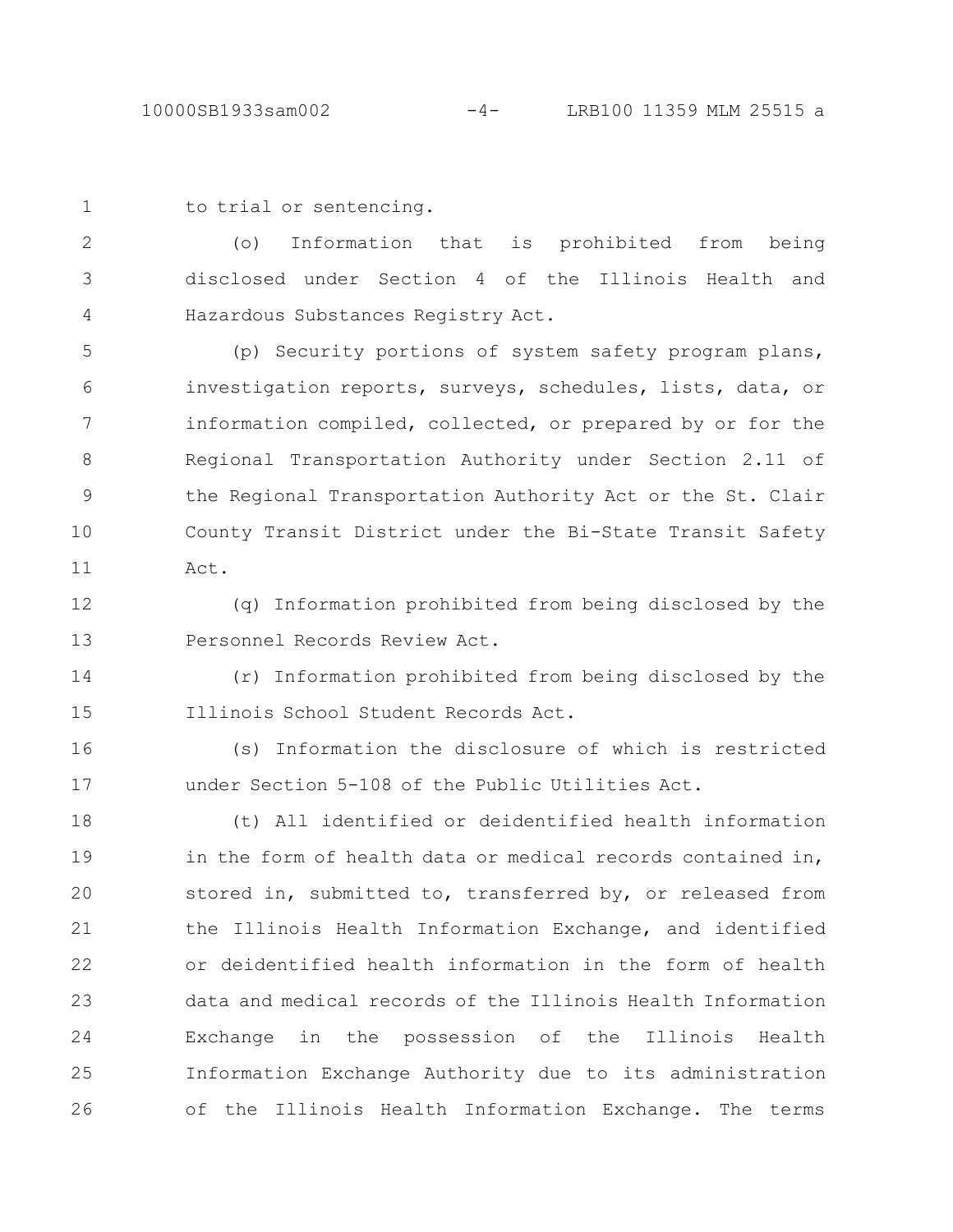10000SB1933sam002 -5- LRB100 11359 MLM 25515 a

"identified" and "deidentified" shall be given the same meaning as in the Health Insurance Portability and Accountability Act of 1996, Public Law 104-191, or any subsequent amendments thereto, and any regulations promulgated thereunder. 1 2 3 4 5

(u) Records and information provided to an independent team of experts under Brian's Law. 6 7

(v) Names and information of people who have applied for or received Firearm Owner's Identification Cards under the Firearm Owners Identification Card Act or applied for or received a concealed carry license under the Firearm Concealed Carry Act, unless otherwise authorized by the Firearm Concealed Carry Act; and databases under the Firearm Concealed Carry Act, records of the Concealed Carry Licensing Review Board under the Firearm Concealed Carry Act, and law enforcement agency objections under the Firearm Concealed Carry Act. 8 9 10 11 12 13 14 15 16 17

(w) Personally identifiable information which is exempted from disclosure under subsection (g) of Section 19.1 of the Toll Highway Act. 18 19 20

(x) Information which is exempted from disclosure under Section 5-1014.3 of the Counties Code or Section 8-11-21 of the Illinois Municipal Code. 21 22 23

(y) Confidential information under the Adult Protective Services Act and its predecessor enabling statute, the Elder Abuse and Neglect Act, including 24 25 26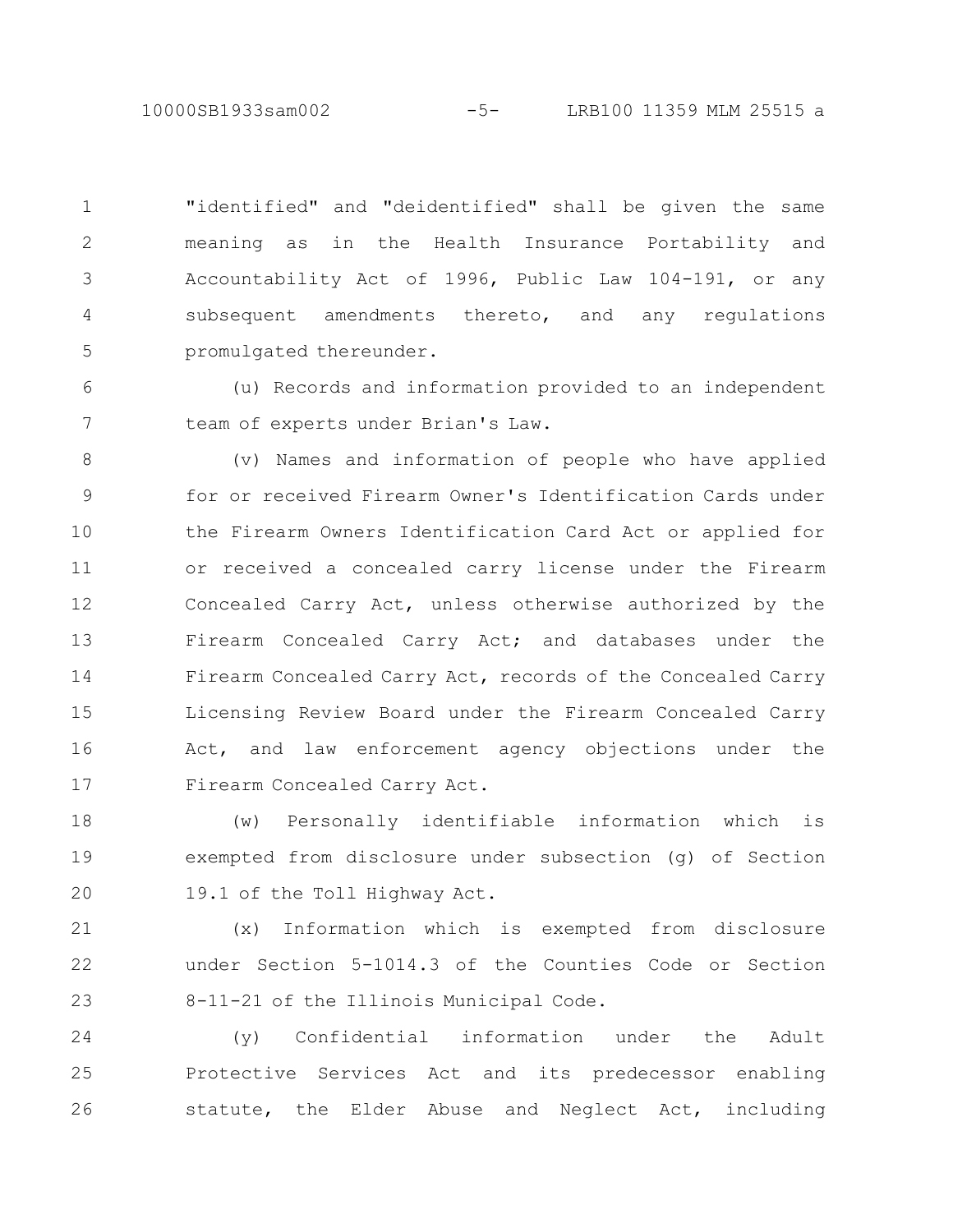information about the identity and administrative finding against any caregiver of a verified and substantiated decision of abuse, neglect, or financial exploitation of an eligible adult maintained in the Registry established under Section 7.5 of the Adult Protective Services Act.

1

2

3

4

5

(z) Records and information provided to a fatality review team or the Illinois Fatality Review Team Advisory Council under Section 15 of the Adult Protective Services Act. 6 7 8 9

(aa) Information which is exempted from disclosure under Section 2.37 of the Wildlife Code. 10 11

(bb) Information which is or was prohibited from disclosure by the Juvenile Court Act of 1987. 12 13

(cc) Recordings made under the Law Enforcement Officer-Worn Body Camera Act, except to the extent authorized under that Act. 14 15 16

(dd) Information that is prohibited from being disclosed under Section 45 of the Condominium and Common Interest Community Ombudsperson Act. 17 18 19

(ee)  $\left(\frac{dd}{d}\right)$  Information that is exempted from disclosure under Section 30.1 of the Pharmacy Practice Act. 20 21

(ff) Records that are exempt from disclosure under Section 1A-16.6 of the Election Code. 22 23

(Source: P.A. 98-49, eff. 7-1-13; 98-63, eff. 7-9-13; 98-756, eff. 7-16-14; 98-1039, eff. 8-25-14; 98-1045, eff. 8-25-14; 99-78, eff. 7-20-15; 99-298, eff. 8-6-15; 99-352, eff. 1-1-16; 24 25 26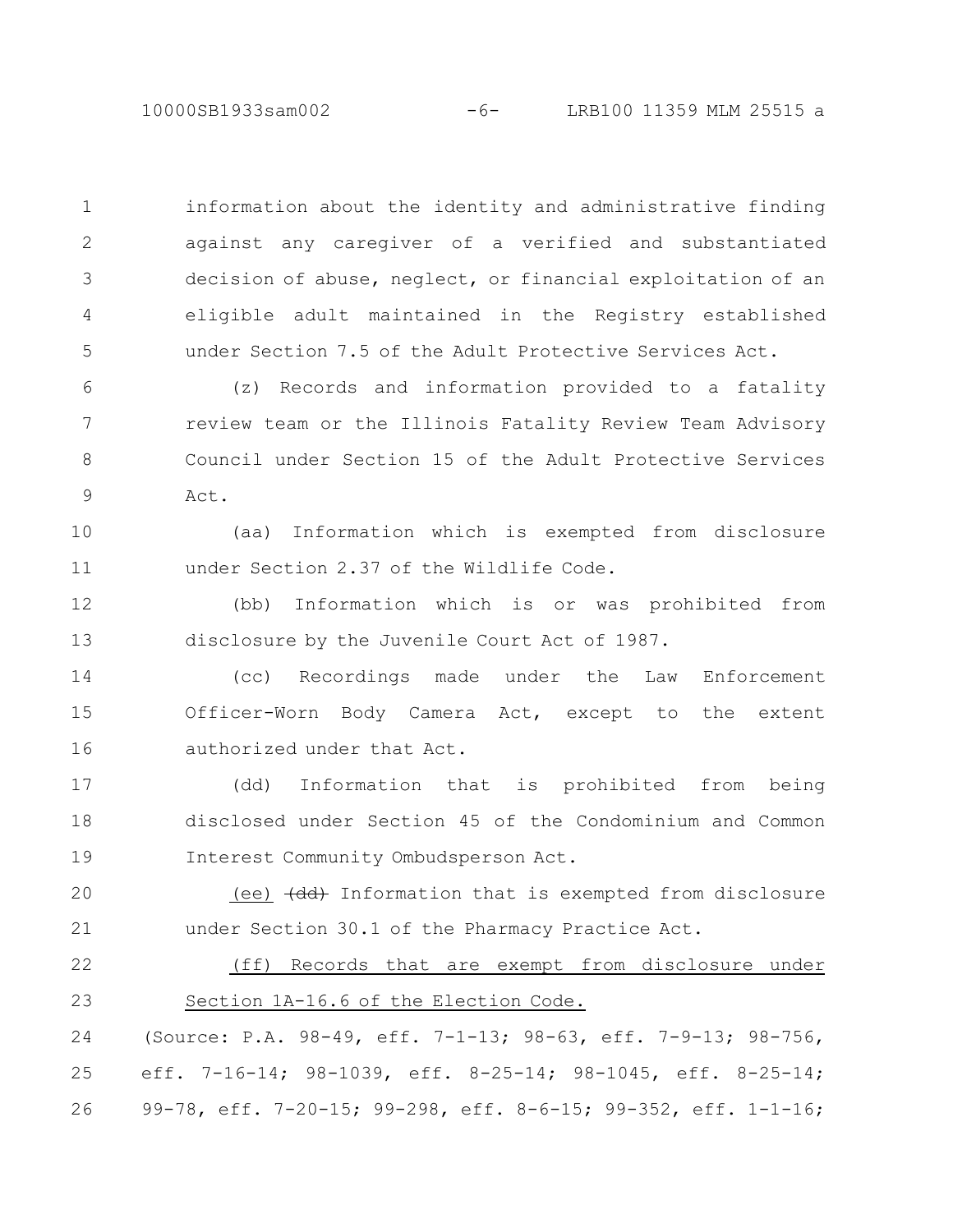10000SB1933sam002 -7- LRB100 11359 MLM 25515 a

99-642, eff. 7-28-16; 99-776, eff. 8-12-16; 99-863, eff. 8-19-16; revised 9-1-16.) 1 2

Section 10. The Election Code is amended by changing Sections 1A-16.6 and 1A-16.8 and by adding Sections 1-16, 1A-16.1, 1A-16.2, and 1A-16.9 as follows: 3 4 5

(10 ILCS 5/1-16 new) 6

Sec. 1-16. Election authorities; notices by electronic mail. If an election authority is required by law to send an election-related notice to an individual, that election authority may send that notice solely by electronic mail if the individual provides a current e-mail address to the election authority and authorizes the election authority to send notices by electronic mail. For the purposes of this Section, the term "notice" does not include a ballot or any notice required under Sections 16.5 or 16.6 of this Code. 7 8 9 10 11 12 13 14 15

(10 ILCS 5/1A-16.1 new) 16

### Sec. 1A-16.1. Automatic voter registration; Secretary of State. (a) The Office of the Secretary of State and the State Board of Elections, pursuant to an interagency contract and jointly-adopted rules, shall establish an automatic voter 17 18 19 20 21

registration program that satisfies the requirements of this Section and other applicable law. 22 23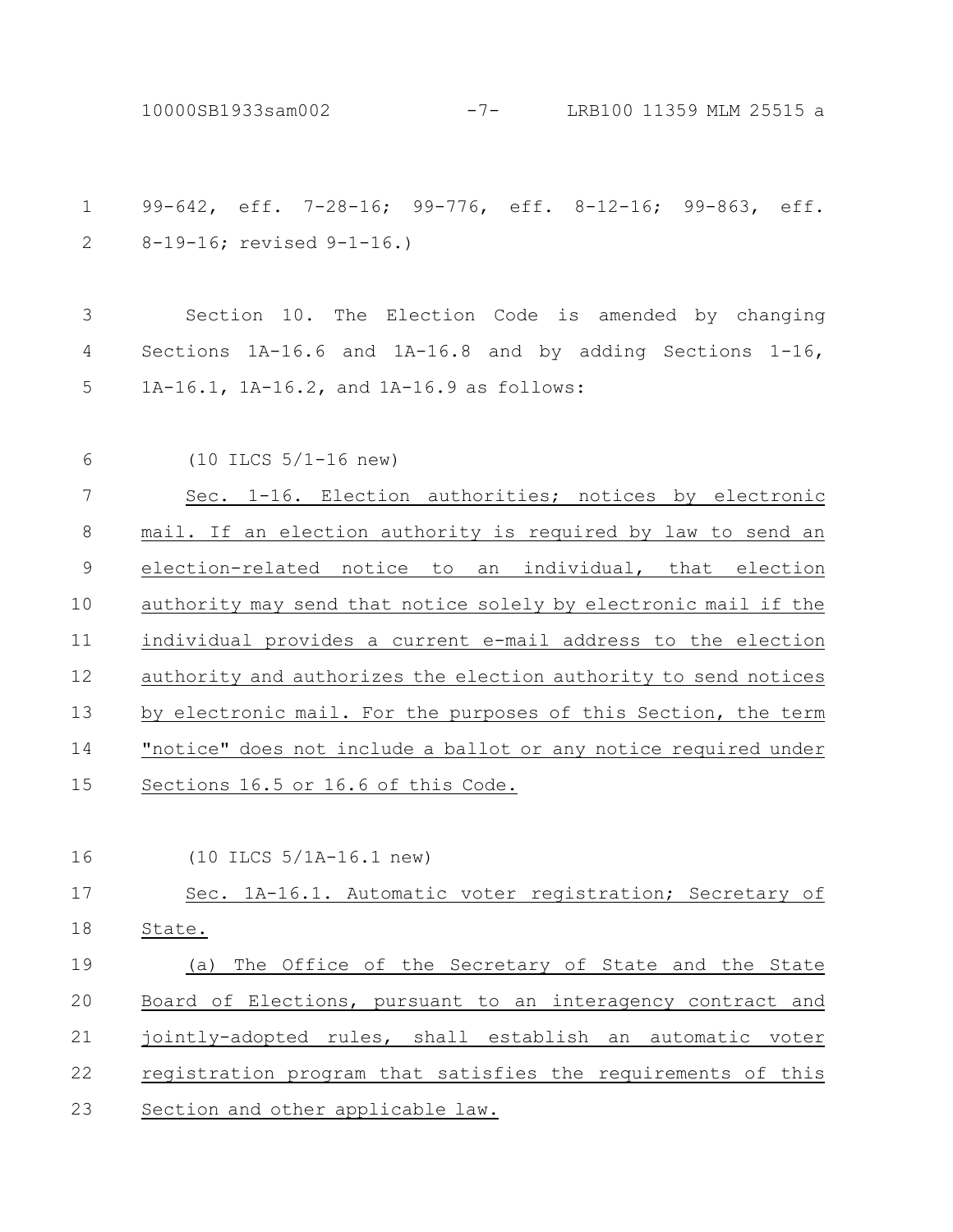10000SB1933sam002 -8- LRB100 11359 MLM 25515 a

| $\mathbf 1$    |              | (b) If an application for a driver's license, other than a      |
|----------------|--------------|-----------------------------------------------------------------|
| $\mathbf{2}$   |              | temporary visitor's driver's license, or a State                |
| $\mathfrak{Z}$ |              | identification card issued by the Office of the Secretary of    |
| 4              |              | State meets the requirements of the federal REAL ID Act of      |
| 5              |              | 2005, then that application shall serve as a dual-purpose       |
| 6              |              | application. The dual-purpose application shall:                |
| 7              |              | (1) also serve as an application to register to vote in         |
| 8              |              | Illinois;                                                       |
| 9              |              | (2) allow an applicant to change his or her registered          |
| 10             |              | name as it appears on the voter<br>residence address or         |
| 11             |              | registration rolls;                                             |
| 12             |              | (3) provide the applicant with an opportunity to                |
| 13             |              | affirmatively decline to register to vote or to change his      |
| 14             |              | or her registered residence address or name by providing a      |
| 15             |              | check box on the application form without requiring the         |
| 16             |              | applicant to state the reason; and                              |
| 17             |              | (4) unless the applicant declines to register to vote           |
| 18             |              | or change his or her registered residence address or name,      |
| 19             |              | require the applicant to attest, by signature under penalty     |
| 20             |              | of perjury as described in subsection (e) of this Section,      |
| 21             |              | to meeting the qualifications to register to vote in            |
| 22             |              | Illinois at his or her residence address as indicated on        |
| 23             |              | her driver's license or identification card<br>his<br>$\circ$ r |
| 24             |              | dual-purpose application.                                       |
| 25             |              | (b-5) If an application for a driver's license, other than      |
| 26             | $\mathsf{a}$ | temporary visitor's driver's license, or a State                |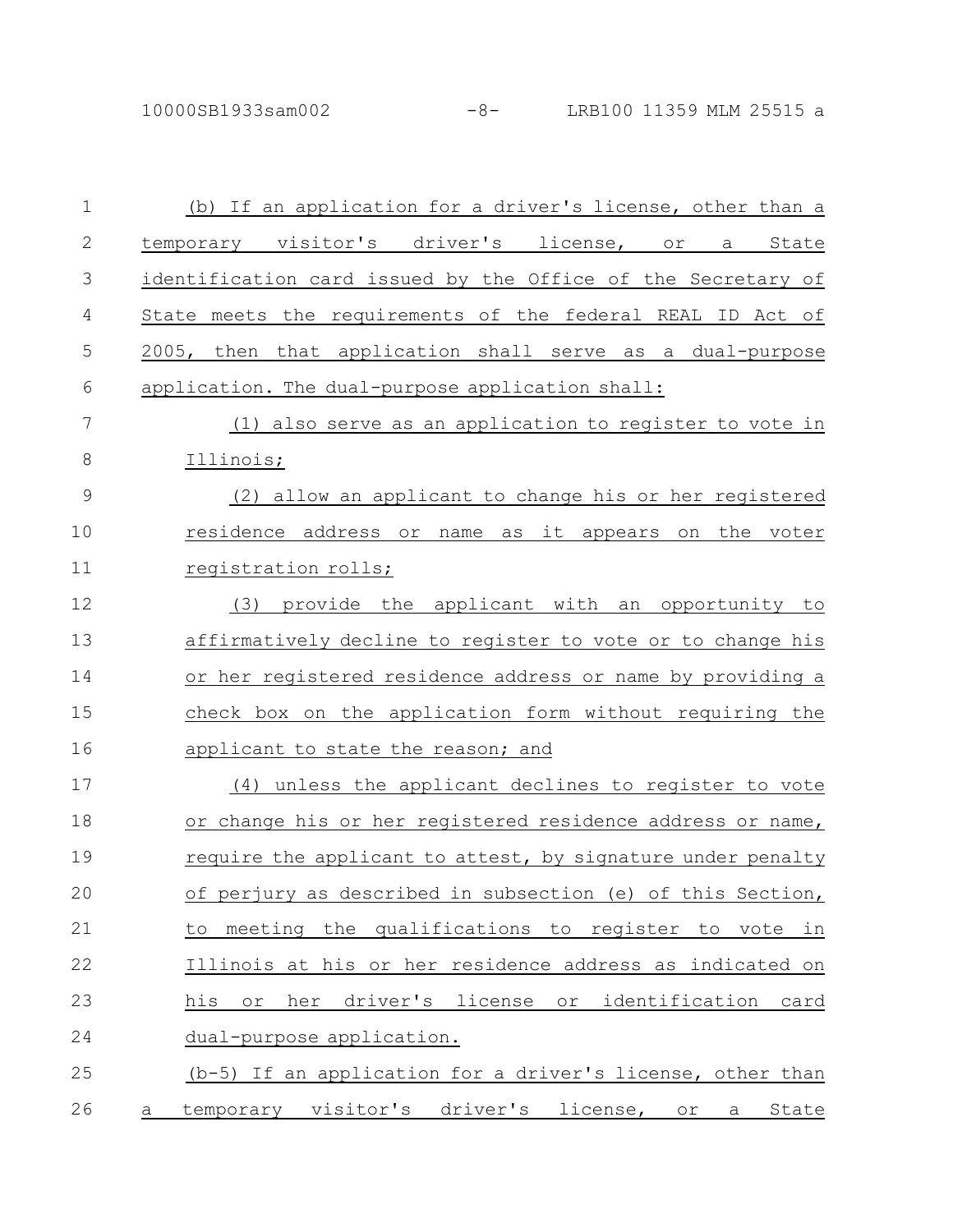| $\mathbf 1$  | identification card issued by the Office of the Secretary of           |
|--------------|------------------------------------------------------------------------|
| $\mathbf{2}$ | State does not meet the requirements of the federal REAL ID Act        |
| 3            | of 2005, then that application shall serve as a dual-purpose           |
| 4            | application. The dual-purpose application shall:                       |
| 5            | (1) also serve as an application to register to vote in                |
| 6            | Illinois;                                                              |
| 7            | (2) allow an applicant to change his or her registered                 |
| 8            | residence address or name as it appears on the voter                   |
| 9            | registration rolls; and                                                |
| 10           | (3) require the applicant to attest, by a separate                     |
| 11           | signature under penalty of perjury, to meeting the                     |
| 12           | qualifications to register to vote in Illinois at his or               |
| 13           | residence address as indicated on<br>his<br>her<br>$\circ$ $\,$<br>her |
| 14           | dual-purpose application.                                              |
| 15           | (b-10) The Office of the Secretary of State shall clearly              |
| 16           | and conspicuously inform each applicant in writing: (i) of the         |
| 17           | qualifications to register to vote in Illinois, (ii) of the            |
| 18           | penalties provided by law for submission of a false voter              |
| 19           | registration application, (iii) that, unless the applicant             |
| 20           | declines to register to vote or<br>update his<br>or<br>her<br>voter    |
| 21           | registration, his or her dual-purpose application shall also           |
| 22           | serve as both an application to register to vote and his or her        |
| 23           | attestation that he or she meets the eligibility requirements          |
| 24           | for voter registration, and that his or her application to             |
| 25           | register to vote or update his or her registration will be             |
| 26           | transmitted to the State Board of Elections for the purpose of         |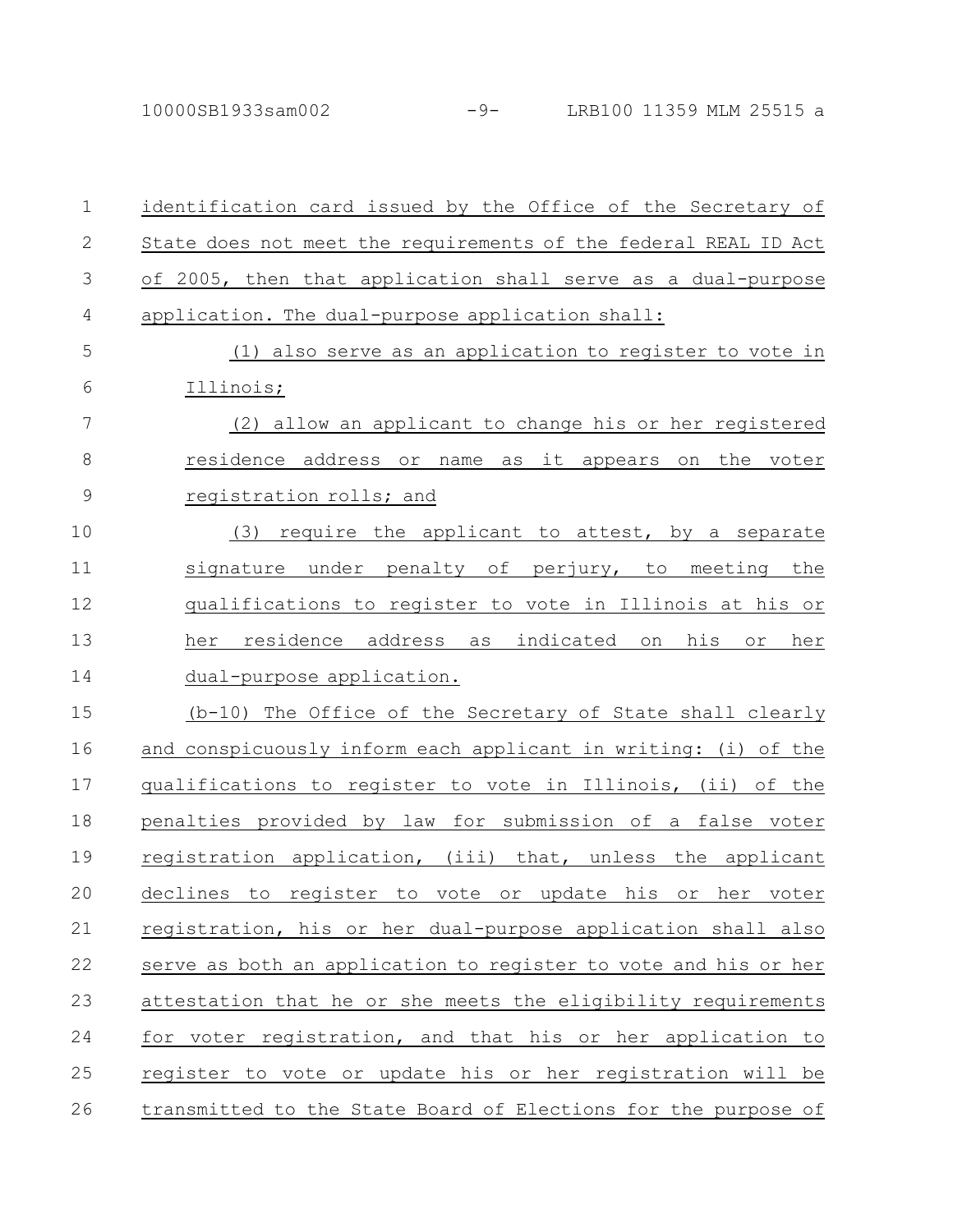10000SB1933sam002 -10- LRB100 11359 MLM 25515 a

registering the person to vote at the residence address to be indicated on his or her driver's license or identification card, and (iv) that declining to register to vote is confidential and will not affect any services the person may be seeking from the Office of the Secretary of State. 1 2 3 4 5

(c) The Office of the Secretary of State shall review information provided to the Office of the Secretary of State by the State Board of Elections to inform each applicant for a driver's license or permit, other than a temporary visitor's driver's license, or a State identification card issued by the Office of the Secretary of State whether the applicant is currently registered to vote in Illinois and, if registered, at what address. 6 7 8 9 10 11 12 13

(d) The Office of the Secretary of State shall not require an applicant for a driver's license or State identification card to provide duplicate identification or information in order to complete an application to register to vote or change his or her registered residence address or name. Before transmitting any personal information about an applicant to the State Board of Elections, the Office of the Secretary of State shall review its records of the identification documents the applicant provided in order to complete the application for a driver's license or State identification card, to confirm that the Office of the Secretary of State is not in possession of any information that indicates that the applicant does not satisfy the qualifications to register to vote in Illinois at 14 15 16 17 18 19 20 21 22 23 24 25 26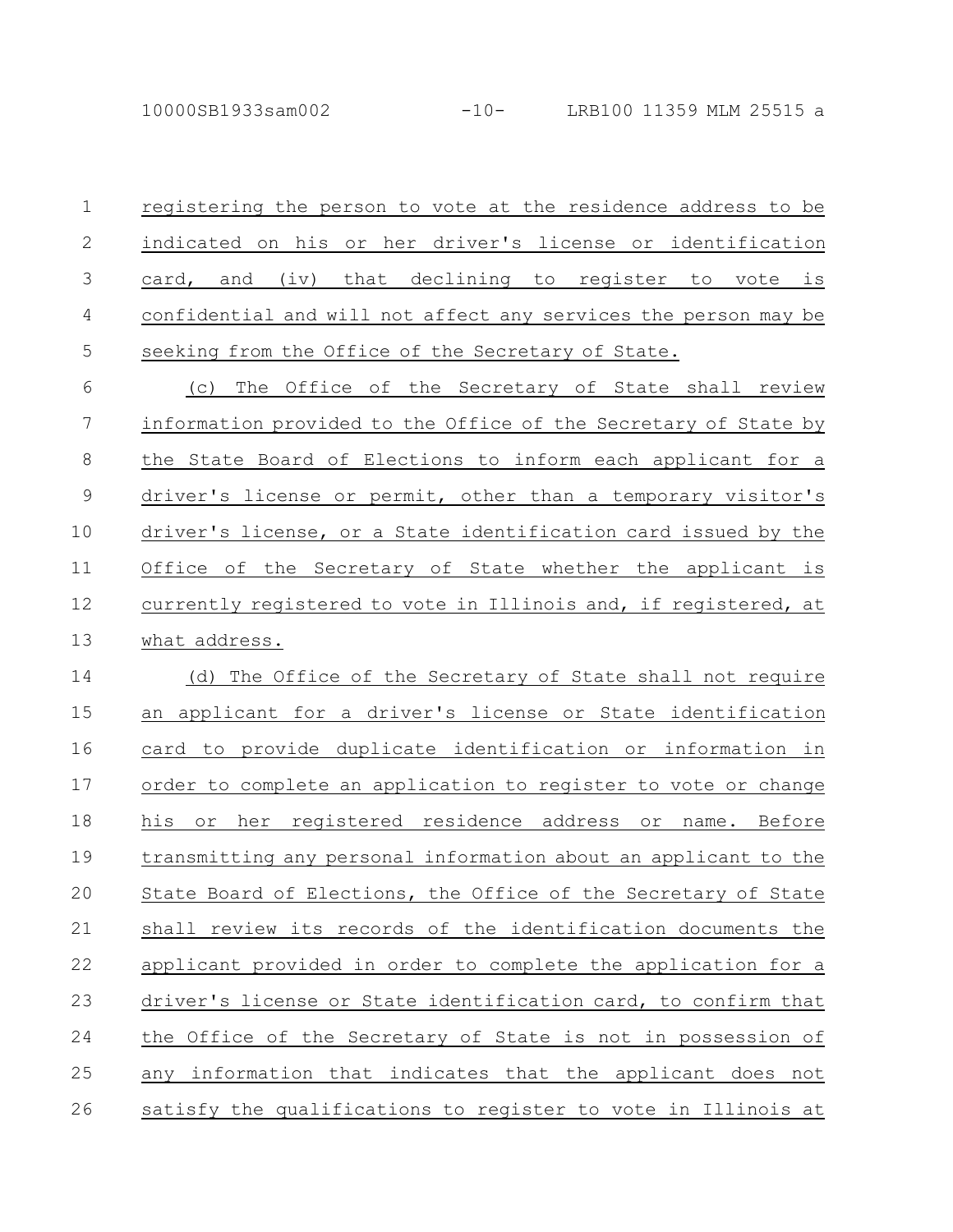#### his or her residence address.

(e) A completed, signed application for a driver's license or permit, other than a temporary visitor's driver's license, or a State identification card issued by the Office of the Secretary of State that meets the requirements of the federal REAL ID Act of 2005, shall constitute a signed application to register to vote in Illinois at the residence address indicated in the application unless the person affirmatively declined in the application to register to vote or to change his or her registered residence address or name. If records of the Office of the Secretary of State regarding the applicant indicate that he or she does not satisfy the qualifications to register to vote in Illinois at his or her residence address, the application shall be marked as incomplete and the Office of the Secretary of State shall transmit all such records to the State Board of Elections. 2 3 4 5 6 7 8 9 10 11 12 13 14 15 16

(f) For each completed and signed application that constitutes an application to register to vote in Illinois or provides for a change in the applicant's registered residence address or name, the Office of the Secretary of State shall electronically transmit to the State Board of Elections personal information needed to complete the person's registration to vote in Illinois at his or her residence address. The application to register to vote shall be processed in accordance with Section 1A-16.6. 17 18 19 20 21 22 23 24 25

(g) If the federal REAL ID Act of 2005 is repealed, 26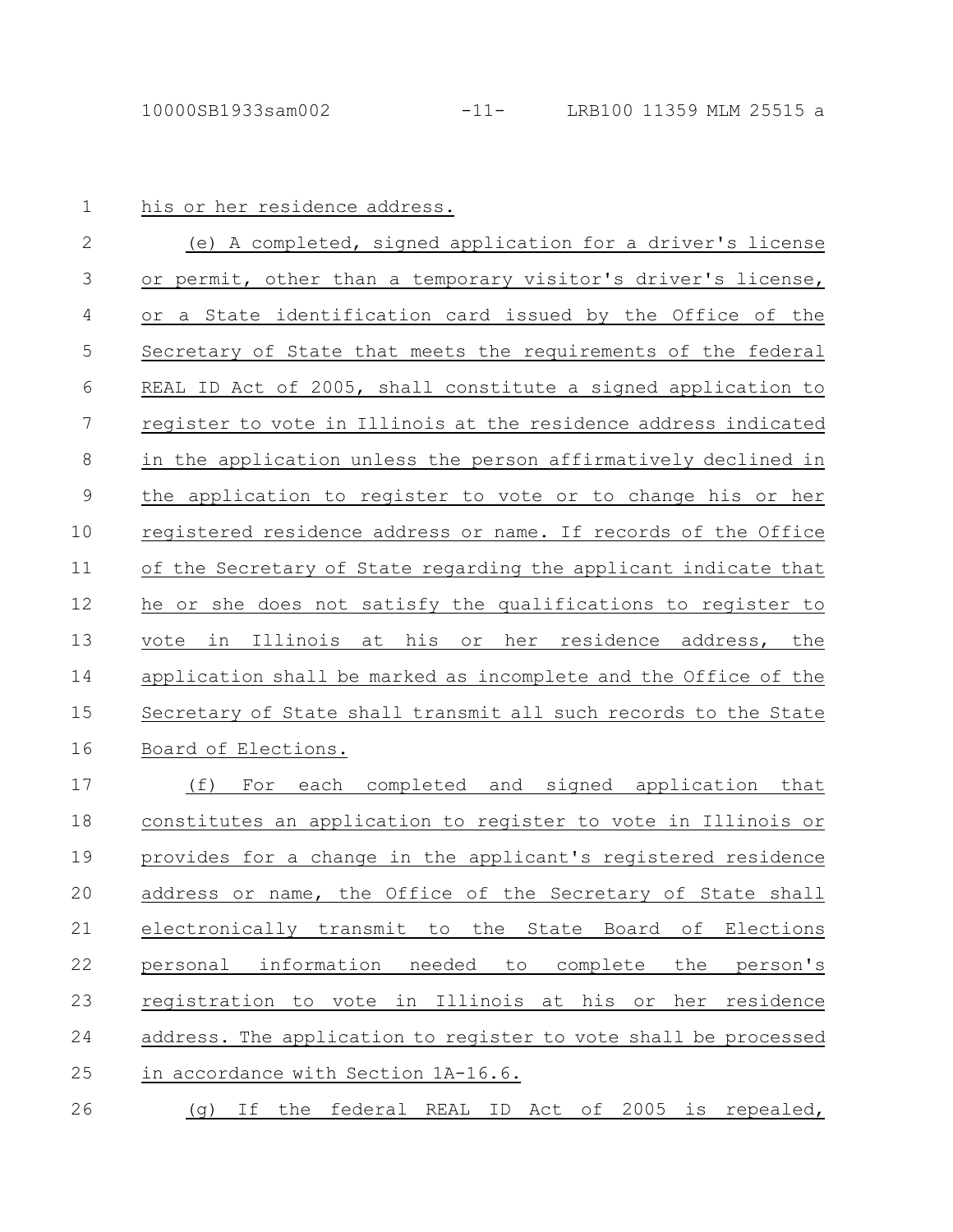10000SB1933sam002 -12- LRB100 11359 MLM 25515 a

| $\mathbf 1$   | abrogated, superseded, or otherwise no longer in effect, then   |
|---------------|-----------------------------------------------------------------|
| $\mathcal{L}$ | the State Board of Elections shall establish criteria for       |
| 3             | determining reliable personal information indicating            |
| 4             | citizenship status and shall adopt rules as necessary for the   |
| 5             | Secretary of State to continue processing dual-purpose          |
| 6             | applications under this Section.                                |
| 7             | (h) As used in this Section, "dual-purpose application"         |
| 8             | means an application for driver's license or permit, other than |
| 9             | temporary visitor's driver's license, or a State<br>a           |
| 10            | identification card offered by the Secretary of State that also |
| 11            | serves as an application to register to vote in Illinois.       |

(10 ILCS 5/1A-16.2 new) 12

Sec. 1A-16.2. Automatic voter registration; designated automatic voter registration agencies. 13 14

(a) Each designated automatic voter registration agency may, pursuant to an interagency contract and jointly-adopted rules with the State Board of Elections, agree to participate in an automatic voter registration program established by the State Board of Elections that satisfies the requirements of this Section and other applicable law. 15 16 17 18 19 20

(b) As provided in subsection (a), each designated automatic voter registration agency that collects or cross-references reliable personal information indicating citizenship status may provide that an application for a license, permit, program, or service offered by that agency 21 22 23 24 25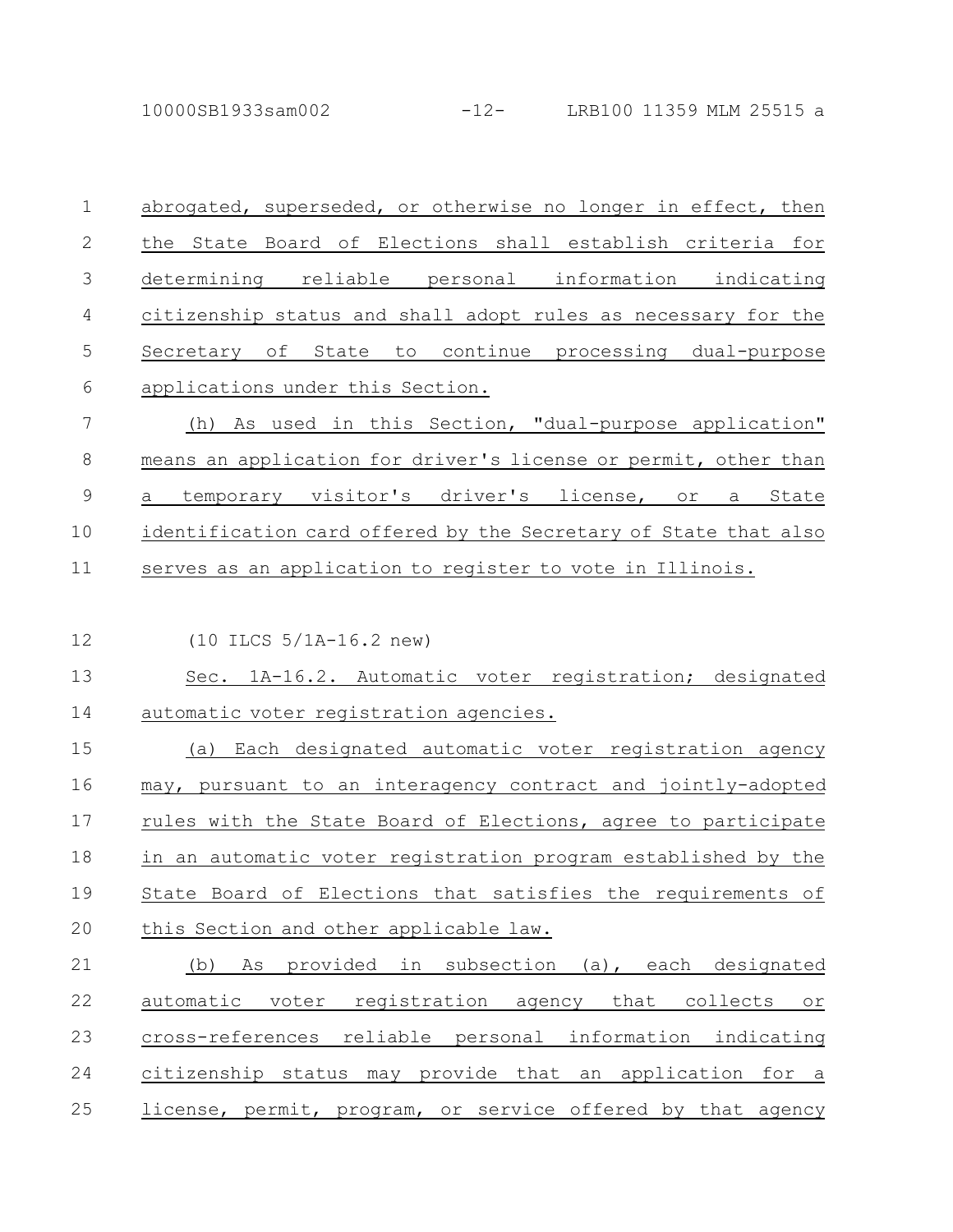| $\mathbf 1$  | shall serve as a dual-purpose application. The dual-purpose    |
|--------------|----------------------------------------------------------------|
| $\mathbf{2}$ | application shall:                                             |
| 3            | (1) also serve as an application to register to vote in        |
| 4            | Illinois;                                                      |
| 5            | (2) allow an applicant to change his or her registered         |
| 6            | residence address or name as it appears<br>the voter<br>on     |
| 7            | registration rolls;                                            |
| 8            | (3) provide the applicant with an opportunity to               |
| 9            | affirmatively decline to register to vote or change his or     |
| 10           | her registered residence address or name by providing a        |
| 11           | check box on the application form without requiring the        |
| 12           | applicant to state the reason; and                             |
| 13           | (4) unless the applicant declines to register to vote          |
| 14           | to change his or her registered residence address or<br>Оr     |
| 15           | name, require the applicant to attest, by signature under      |
| 16           | penalty of perjury, to meeting the qualifications to           |
| 17           | register to vote in Illinois at his or her residence           |
| 18           | as indicated on<br>his<br>address<br>her<br>dual-purpose<br>or |
| 19           | application.                                                   |
| 20           | (c) As provided in subsection (a) of this Section, each        |
| 21           | designated automatic voter registration agency that does not   |
| 22           | collect or cross-reference records<br>containing<br>reliable   |
| 23           | personal information indicating citizenship status may provide |
| 24           | that an application for a license, permit, program, or service |
| 25           | offered by that agency shall serve as<br>dual-purpose<br>a     |
| 26           | application. The dual-purpose application shall:               |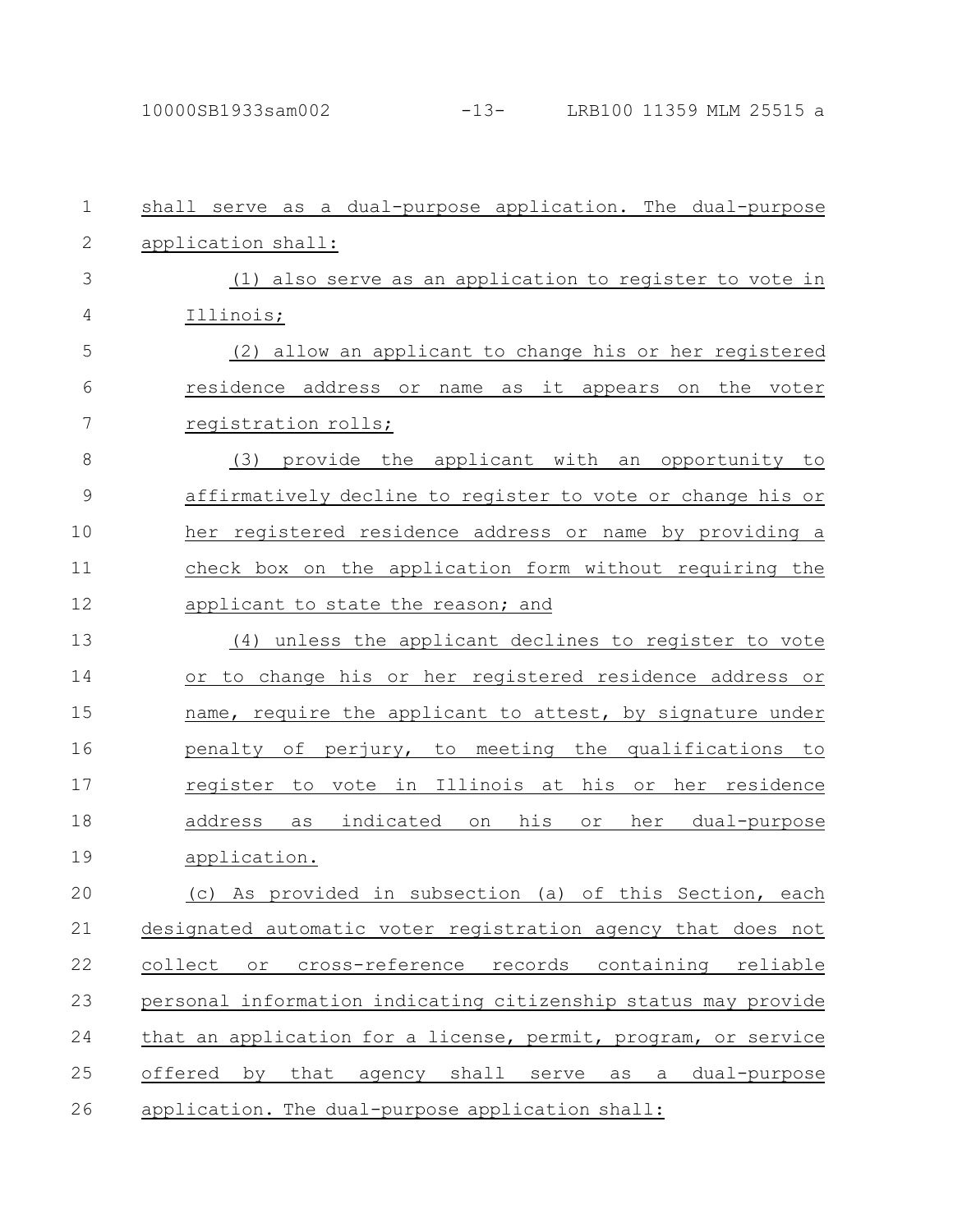| $\mathbf 1$    | (1) also serve as an application to register to vote in                |
|----------------|------------------------------------------------------------------------|
| $\mathbf{2}$   | Illinois;                                                              |
| 3              | (2) allow an applicant to change his or her registered                 |
| $\overline{4}$ | residence address; and                                                 |
| 5              | (3) require the applicant to attest, by a separate                     |
| 6              | signature under penalty of perjury, to meeting the                     |
| 7              | qualifications to register to vote in Illinois at his or               |
| 8              | her residence address as indicated on his or her                       |
| $\mathcal{G}$  | dual-purpose application.                                              |
| 10             | (c-5) The designated automatic voter registration agency               |
| 11             | shall clearly and conspicuously inform each applicant in               |
| 12             | writing: (i) of the qualifications to register to vote in              |
| 13             | Illinois, (ii) of the penalties provided by law for submission         |
| 14             | of a false voter registration application, (iii) that, unless          |
| 15             | the applicant declines to register to vote or update his or her        |
| 16             | voter registration, his or her application shall also serve as         |
| 17             | an application to register to vote and his or her<br>both              |
| 18             | attestation that he or she meets the eligibility requirements          |
| 19             | for voter registration, and that his or her application to             |
| 20             | register to vote or update his or her registration will<br>be          |
| 21             | transmitted to the State Board of Elections for the purpose of         |
| 22             | registering the person to vote at the residence address to be          |
| 23             | indicated<br>the<br>application,<br>that<br>dual-purpose<br>(iv)<br>on |
| 24             | information identifying the agency at which he or she applied          |
| 25             | to register to vote is confidential, (v) that declining to             |
| 26             | register to vote is confidential and will not affect any               |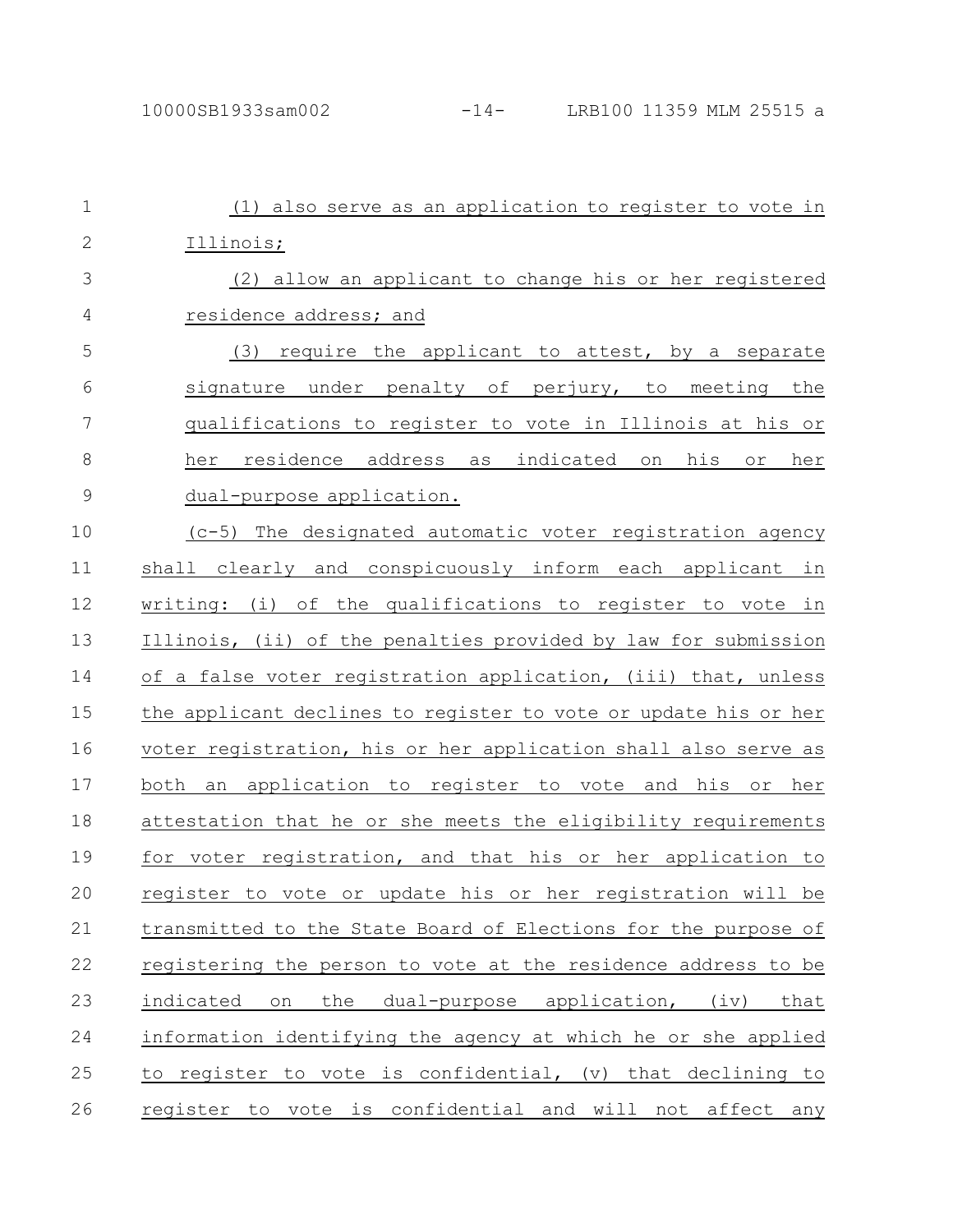10000SB1933sam002 -15- LRB100 11359 MLM 25515 a

services the person may be seeking from the agency, and (vi) any additional information needed in order to comply with Section 7 of the federal National Voter Registration Act of 1993. (d) The designated automatic voter registration agency shall review information provided to the agency by the State Board of Elections to inform each applicant whether the applicant is currently registered to vote in Illinois and, if registered, at what address. (e) The designated automatic voter registration agency shall not require an applicant for a dual-purpose application to provide duplicate identification or information in order to complete an application to register to vote or change his or her registered residence address or name. Before transmitting any personal information about an applicant to the State Board of Elections, the agency shall review its records of the identification documents the applicant provided or that the agency cross-references in order to complete the dual-purpose application, to confirm that the agency is not in possession of any information that indicates that the applicant does not satisfy the qualifications to register to vote in Illinois at his or her residence address. A completed and signed dual-purpose application, including a completed application under subsection (c) of this Section with a separate signature attesting that the applicant meets the qualifications to 1 2 3 4 5 6 7 8 9 10 11 12 13 14 15 16 17 18 19 20 21 22 23 24 25

register to vote in Illinois at his or her residence address as 26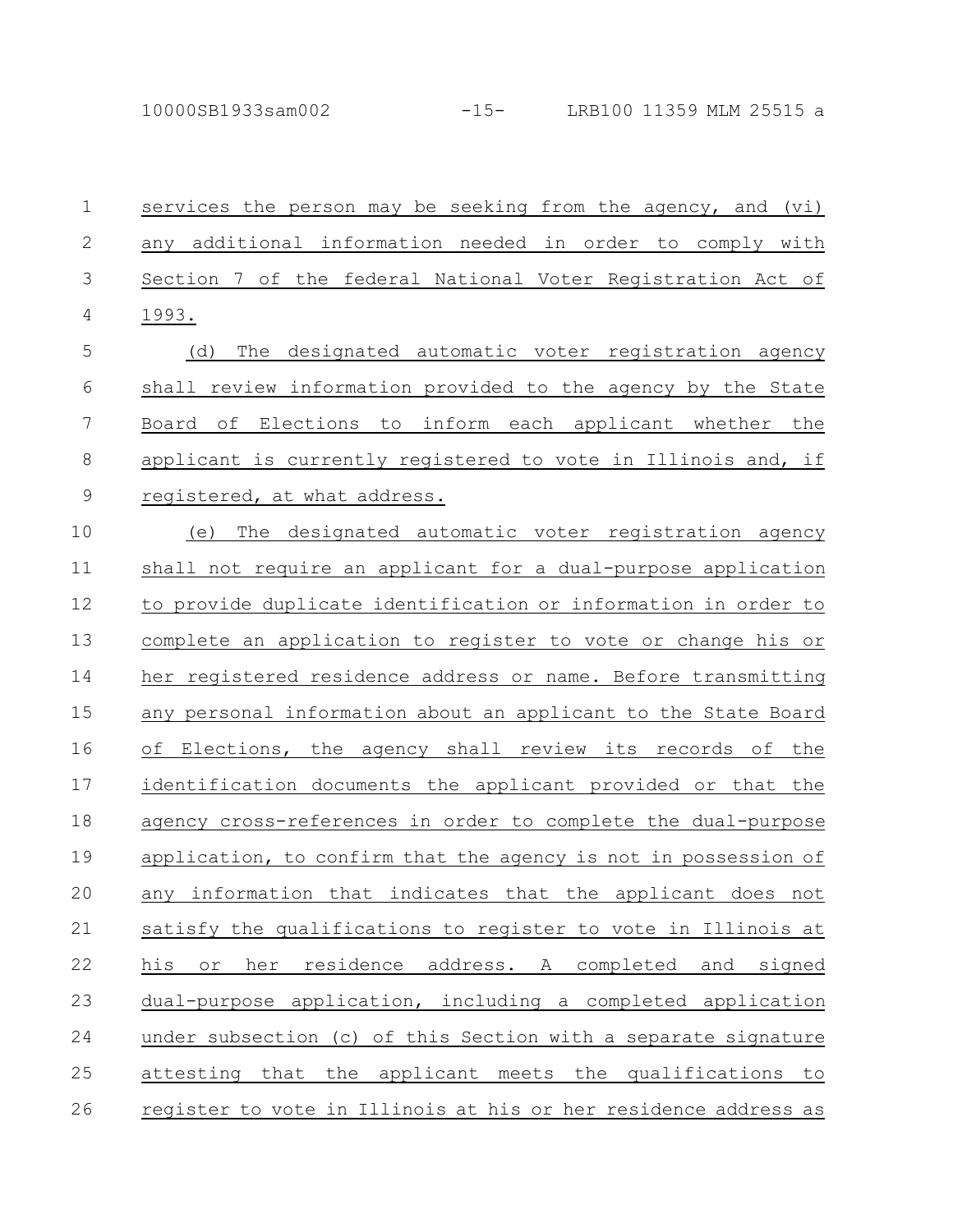indicated on his or her application, shall constitute an application to register to vote in Illinois at the residence address indicated in the application unless the person affirmatively declined in the application to register to vote or to change his or her registered residence address or name. If the agency's records regarding the applicant indicate that he or she does not satisfy the qualifications to register to vote in Illinois at his or her residence address, the application shall be marked as incomplete and the agency shall transmit all such records to the State Board of Elections. 1 2 3 4 5 6 7 8 9 10

(f) For each completed and signed dual-purpose application that constitutes an application to register to vote in Illinois or provides for a change in the applicant's registered residence address or name, the designated automatic voter registration agency shall electronically transmit to the State Board of Elections personal information needed to complete the person's registration to vote in Illinois at his or her residence address. The application to register to vote shall be processed in accordance with Section 1A-16.6. 11 12 13 14 15 16 17 18 19

## 20

(g) As used in this Section:

"Designated automatic voter registration agency" or "agency" means the Department of Human Services, the Department of Healthcare and Family Services, the Department of Employment Security, the Department on Aging, or an agency of the State or federal government that has been determined by the State Board of Elections to have 21 22 23 24 25 26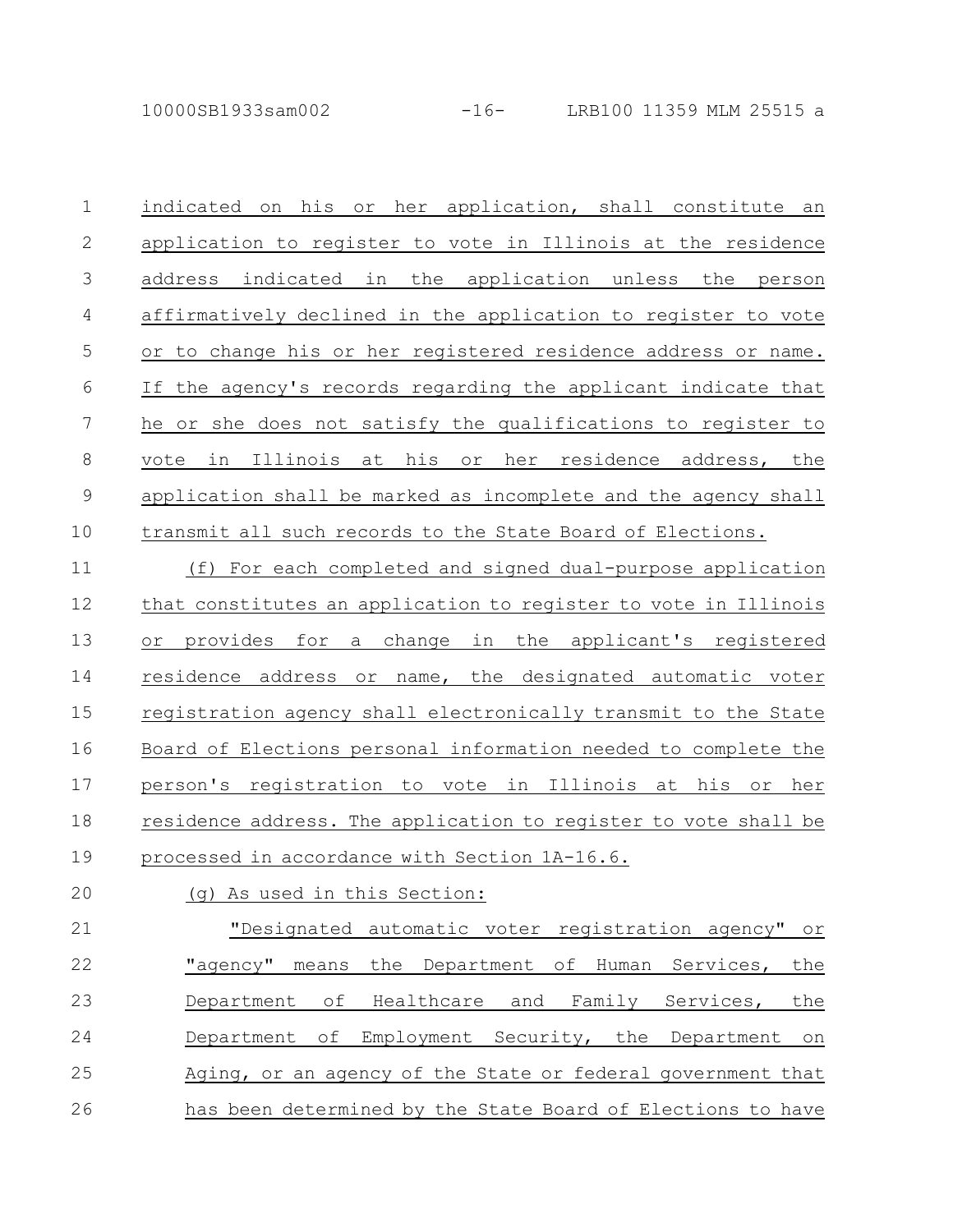access to reliable personal information and has entered into an interagency contract with the State Board of Elections to participate in the automatic voter registration program under this Section. "Dual-purpose application" means an application for a 1 2 3 4 5

license, permit, program, or service offered by a designated automatic voter registration agency that also serves as an application to register to vote in Illinois. 6 7 8

"Reliable personal information" means information about individuals obtained from government sources that may be used to verify whether an individual is eligible to register to vote. 9 10 11 12

(10 ILCS 5/1A-16.6) 13

Sec. 1A-16.6. Automatic <del>Government agency</del> voter registration. 14 15

(a) The State Board of Elections shall establish and maintain a portal for automatic government agency voter registration that permits an eligible person to electronically apply to register to vote or to update his or her existing voter registration as provided in Section 1A-16.1 or Section 1A-16.2. The portal shall interface with the online voter registration system established in Section 1A-16.5 of this Code and shall be capable of receiving and processing voter registration application information, including electronic signatures, from the Office of the Secretary of State and each 16 17 18 19 20 21 22 23 24 25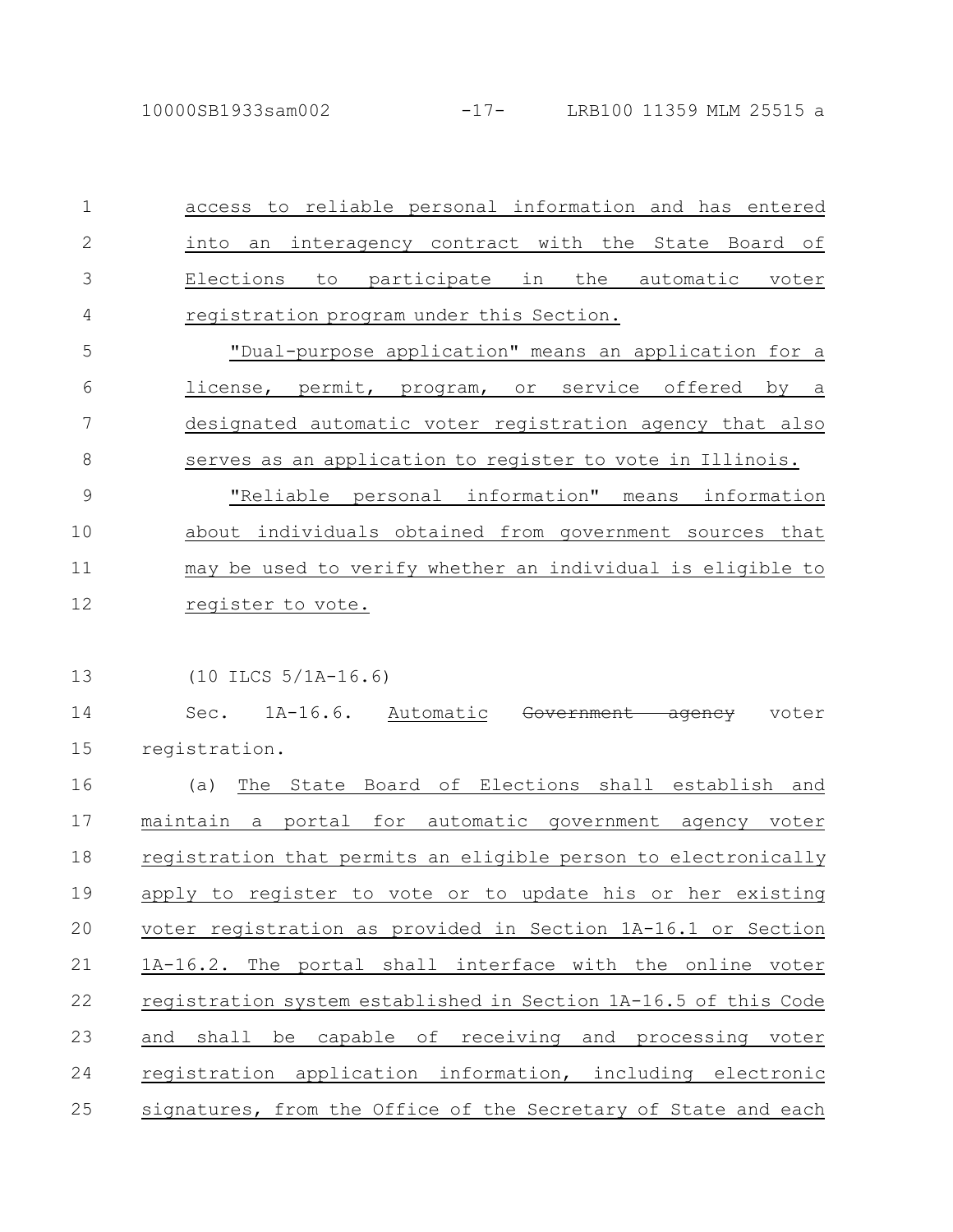| 1  | designated automatic voter registration agency, as defined in          |
|----|------------------------------------------------------------------------|
| 2  | $1A-16.2$ .<br>The<br>State Board<br>of<br>Elections<br>Section<br>may |
| 3  | registration information<br>cross-reference<br>voter<br>from<br>any    |
| 4  | designated automatic voter registration agency, as defined             |
| 5  | under Section 1A-16.2 of this Code, with information contained         |
| 6  | the database of the Secretary of State as provided under<br>in         |
| 7  | subsection (c) of Section 1A-16.5 of this Code. The State Board        |
| 8  | of Elections shall modify the online voter registration system         |
| 9  | as necessary to implement this Section. By April 1, 2016, the          |
| 10 | State Board of Elections shall establish and maintain a portal         |
| 11 | for government agency registration that permits an eligible            |
| 12 | person to electronically apply to register to vote or to update        |
| 13 | his or her existing voter registration whenever he or she              |
| 14 | conducts business, either online or in person, with a                  |
| 15 | designated government agency. The portal shall interface with          |
| 16 | the online voter registration system established in Section            |
| 17 | 1A 16.5 of this Code and shall be capable of receiving and             |
| 18 | processing voter registration application information,                 |
| 19 | including electronic signatures, from a designated government          |
| 20 | agency. The State Board of Elections shall modify the online           |
| 21 | voter registration system as necessary to implement this               |
| 22 | Section.                                                               |
| 23 | Voter registration data received from a designated                     |
| 24 | government agency through the online registration system shall         |
| 25 | be processed as provided for in Section 1A 16.5 of this Code.          |

Whenever the registration interface is accessible to the 26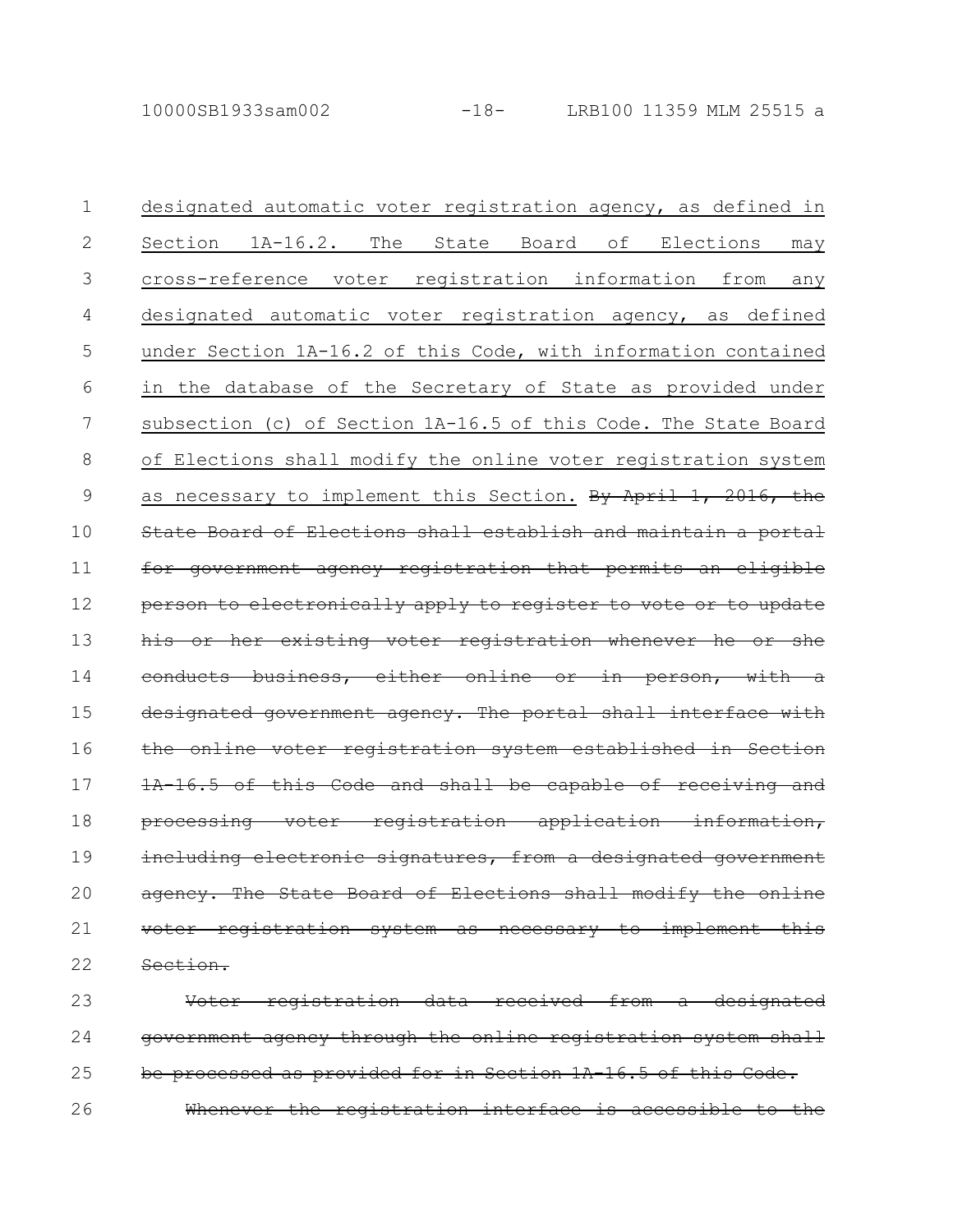general public, including, but not limited to, online transactions, the interface shall allow the applicant to complete the process as provided for in Section 1A-16.5 of this Code. The online interface shall be capable of providing the applicant with the applicant's voter registration status with the State Board of Elections and, if registered, applicant's current registration address. The applicant shall not be required to re enter any registration data, such as name, address, and birth date, if the designated government agency already has that information on file. The applicant shall be informed that by choosing to register to vote or to update his or her existing voter registration, the applicant consents to the transfer of the applicant's personal information to the State Board of Elections. 1 2 3 4 5 6 7 8 9 10 11 12 13 14

Whenever a government employee is accessing the registration system while servicing the applicant, the government employee shall notify the applicant of the applicant's registration status with the State Board of Elections and, if registered, the applicant's current registration address. If the applicant elects to register vote or to update his or her existing voter registration, the government employee shall collect the needed information and assist the applicant with his or her registration. The applicant shall be informed that by choosing to register to vote or to update his or her existing voter registration, applicant consents to the transfer of the applicant's personal 15 16 17 18 19 20 21 22 23 24 25 26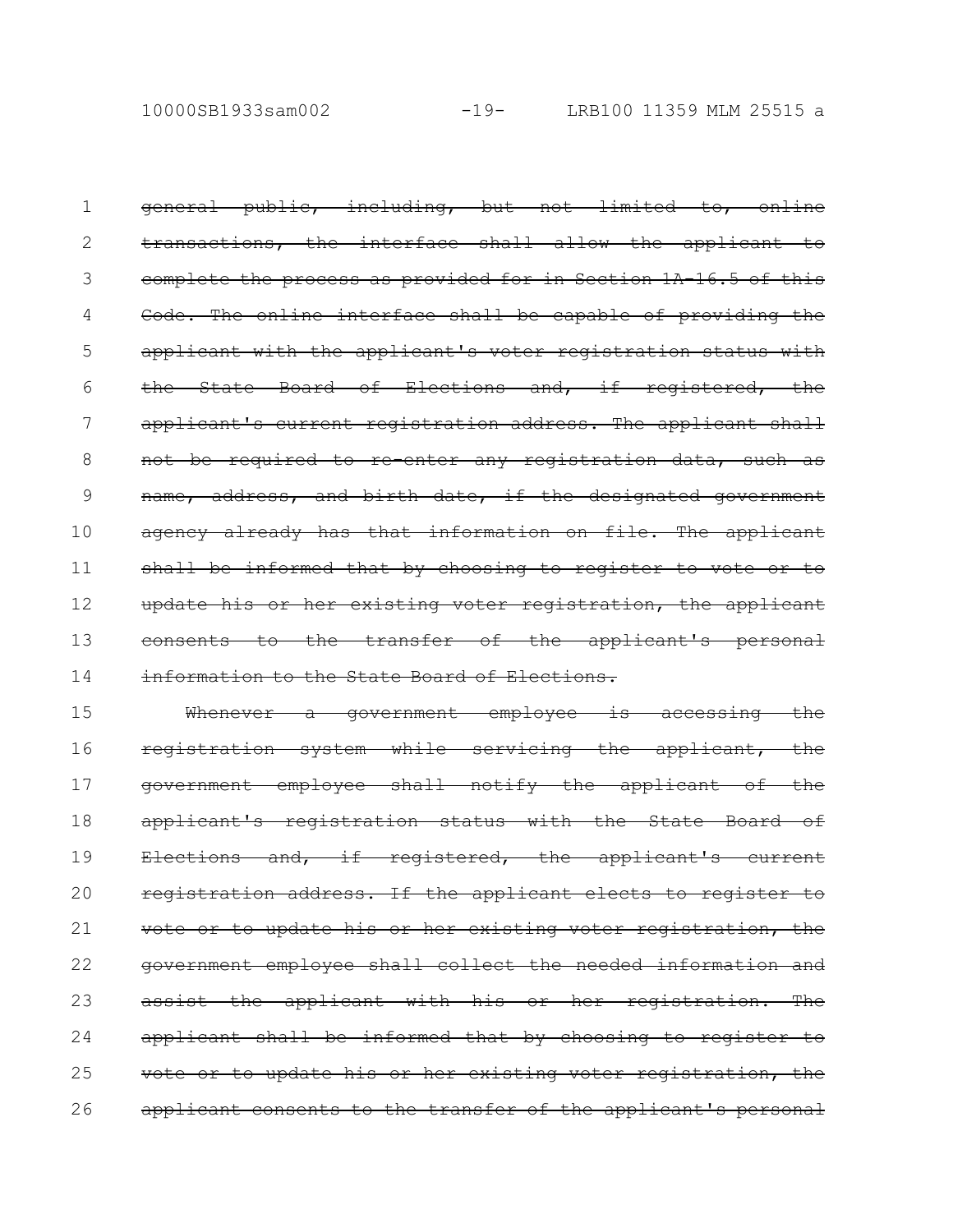1

#### information to the State Board of Elections.

In accordance with technical specifications provided by the State Board of Elections, each designated government agency shall maintain a data transfer mechanism capable of transmitting voter registration application information, including electronic signatures where available, to the online voter registration system established in Section 1A-16.5 of this Code. Each designated government agency shall establish and operate a voter registration system capable of transmitting voter registration application information to the portal as described in this Section by July 1, 2016. 2 3 4 5 6 7 8 9 10 11

(b) Voter registration data received from the Office of the Secretary of State or a designated automatic voter registration agency through the online registration application system shall be processed as provided in Section 1A-16.5 of this Code. Whenever an applicant's data is transferred from a designated government agency, the agency must transmit a signature image if available. If no signature image was provided by the agency or if no signature image is available in the Secretary of State's database or the statewide voter registration database, the applicant must be notified that their registration will remain in a pending status and the applicant will be required to provide identification and a signature to the election authority on Election Day in the polling place or during early voting. 12 13 14 15 16 17 18 19 20 21 22 23 24 25

- 26
- (c) The State Board of Elections shall establish technical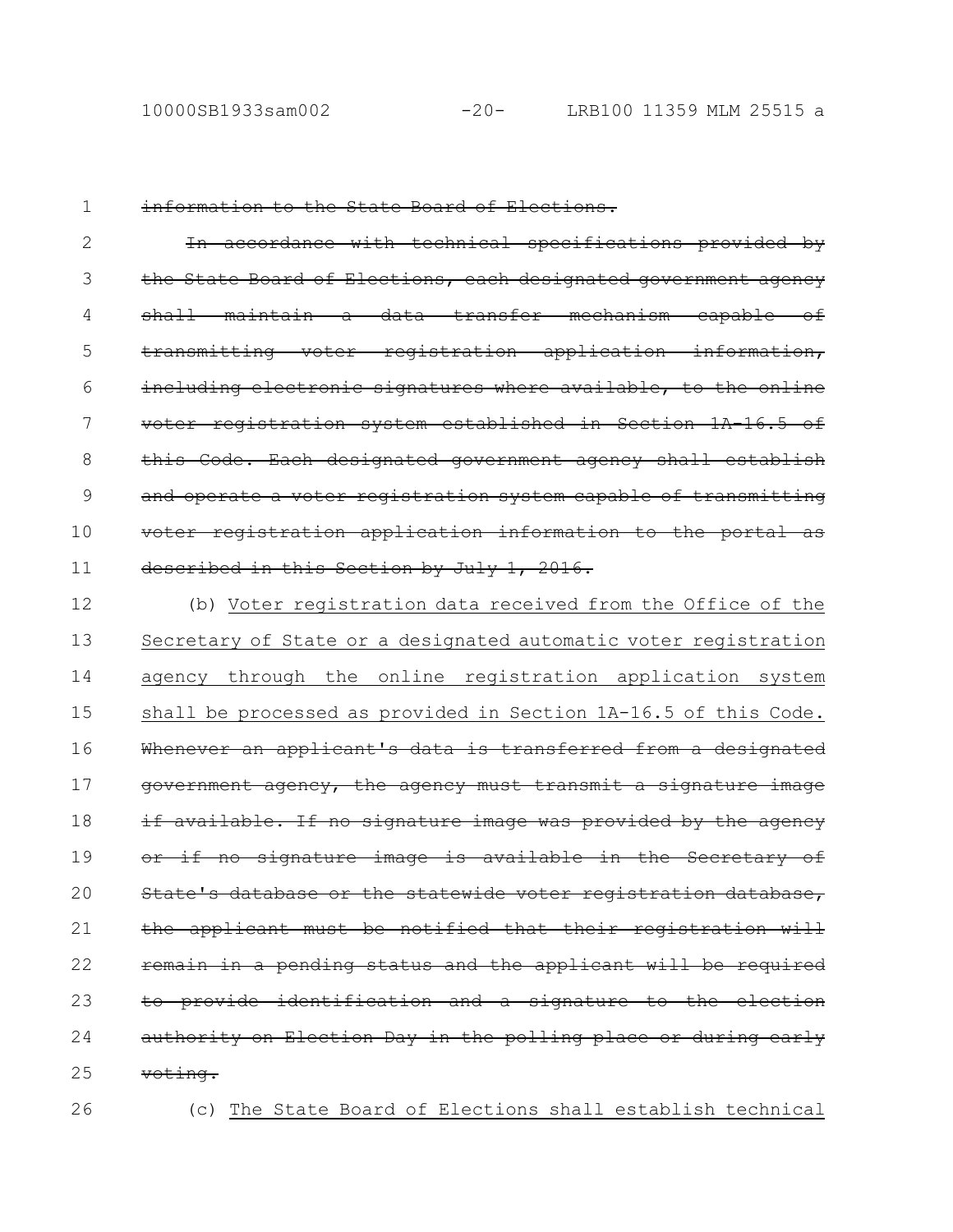10000SB1933sam002 -21- LRB100 11359 MLM 25515 a

specifications applicable to each automatic government registration program. The Office of the Secretary of State and each designated automatic voter registration agency shall maintain a data transfer mechanism capable of transmitting voter registration application information, including electronic signatures where available, to the online voter registration system established in Section 1A-16.5 of this Code. The State Board of Elections shall track registration received through the online registration system originated from a designated government agency for the purposes maintaining statistics required by the federal Voter Registration Act of 1993, as amended. 1 2 3 4 5 6 7 8 9 10 11 12

(d) The State Board of Elections shall, by rule, establish criteria and procedures for determining whether an agency of the State or federal government seeking to become a designated automatic voter registration agency has access to reliable personal information, as defined under this subsection (d) and subsection (f) of Section 1A-16.2 of this Code, and otherwise meets the requirements to enter into an interagency contract and to operate as a designated automatic voter registration agency. The State Board of Elections shall approve each interagency contract upon affirmative vote of a majority of its members. The State Board of Elections shall submit a report the General Assembly and the Governor by December progress made to implement registration portal described in 13 14 15 16 17 18 19 20 21 22 23 24 25 26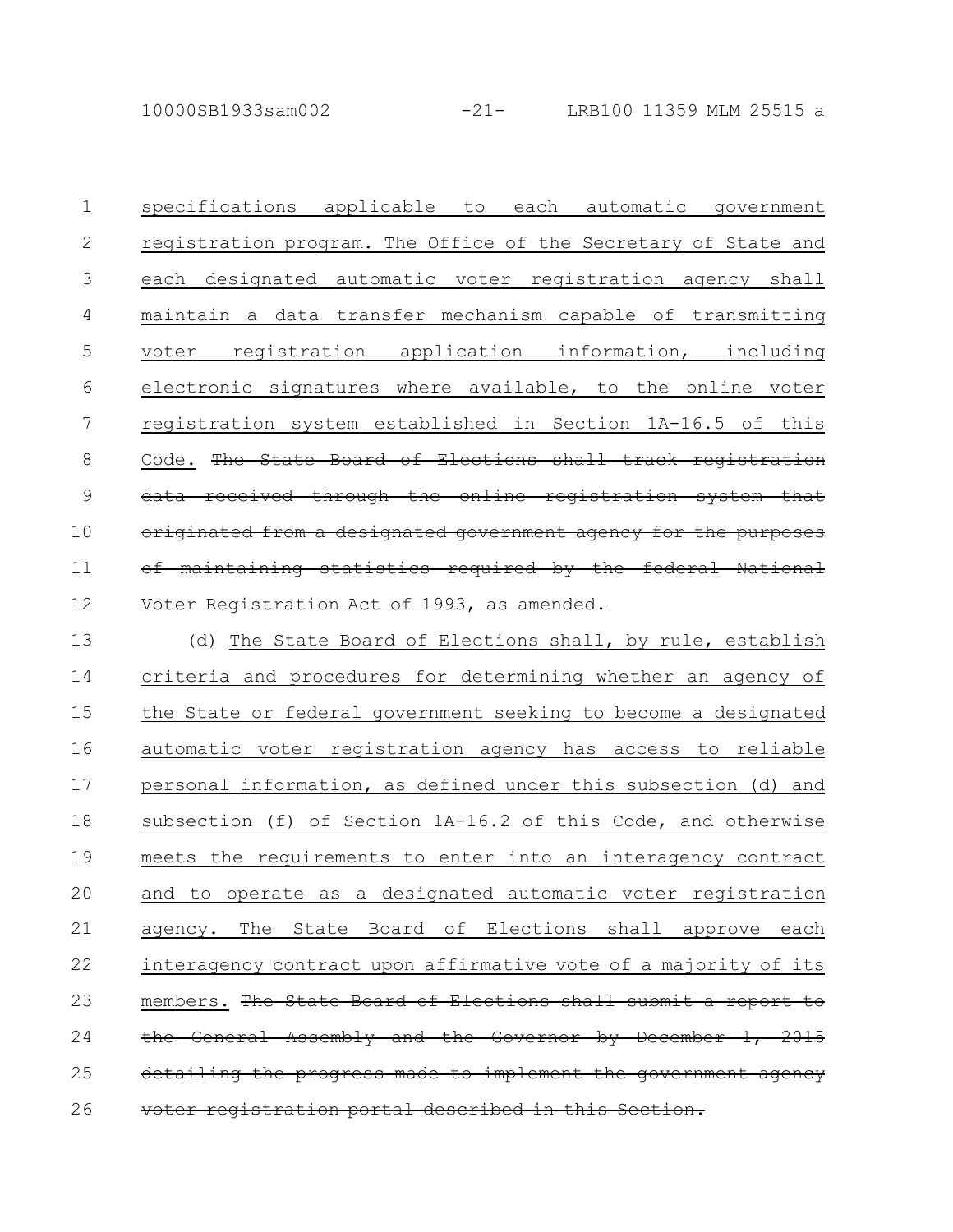As used in this subsection (d), "reliable personal information" means information about individuals obtained from government sources that may be used to verify whether an individual is eligible to register to vote. 1 2 3 4

(e) Whenever an applicant's data is transferred from the Office of the Secretary of State or a designated automatic voter registration agency, the agency must transmit a signature image if available. If no signature image was provided by the agency, or if no signature image is available in the Office of the Secretary of State's database or the statewide voter registration database, the applicant must be notified that his or her registration will remain in a pending status, and the applicant will be required to provide identification that complies with the federal Help America Vote Act of 2002 and a signature to the election authority on election day in the polling place or during early voting. The Board shall adopt rules, in consultation with the impacted agencies. 5 6 7 8 9 10 11 12 13 14 15 16 17

(f) Upon receipt of personal information collected and transferred by the Office of the Secretary of State or a designated automatic voter registration agency, the State Board of Elections shall check the information against the statewide voter registration database. The State Board of Elections shall create and electronically transmit to the appropriate election authority a voter registration application for any individual who is not registered to vote in Illinois and is not disqualified as provided in this Section or 18 19 20 21 22 23 24 25 26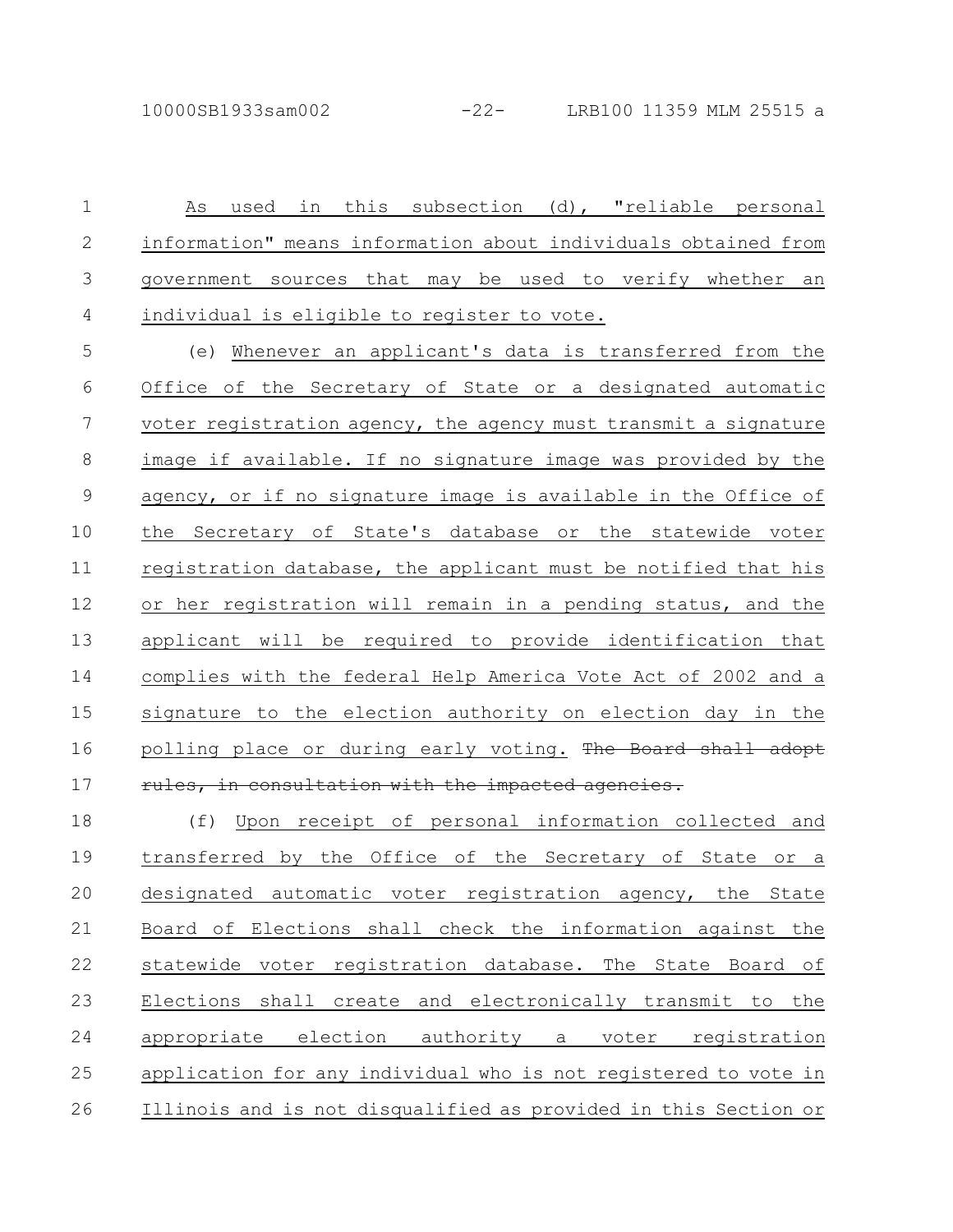10000SB1933sam002 -23- LRB100 11359 MLM 25515 a

whose information reliably indicates a more recent update to

1

the name or address of a person already included in the statewide voter database. The election authority shall process the application accordingly. As used in this Section "designated government agency" means the Secretary of State Services and Vehicle Services Department of Human Services, the Department of Healthcare Family Services, the Department of Employment Department on Aging. (g) The appropriate election authority shall ensure that any applicant who is registered to vote or whose existing voter registration is updated under this Section is promptly sent written notice of the change. The notice required by this subsection (g) may be sent or combined with other notices required or permitted by law, including, but not limited to, any notices sent pursuant to Section 1A-16.5 of this Code. Any notice required by this subsection (g) shall contain, at a minimum: (i) the applicant's name and residential address as reflected on the voter registration list; (ii) a statement notifying the applicant to contact the appropriate election authority if his or her voter registration has been updated in error; (iii) the qualifications to register to vote in Illinois; (iv) a statement notifying the applicant that he or she may opt out of voter registration or request a change to his or her registration information at any time by contacting an election official; and (v) contact information for the 2 3 4 5 6 7 8 9 10 11 12 13 14 15 16 17 18 19 20 21 22 23 24 25 26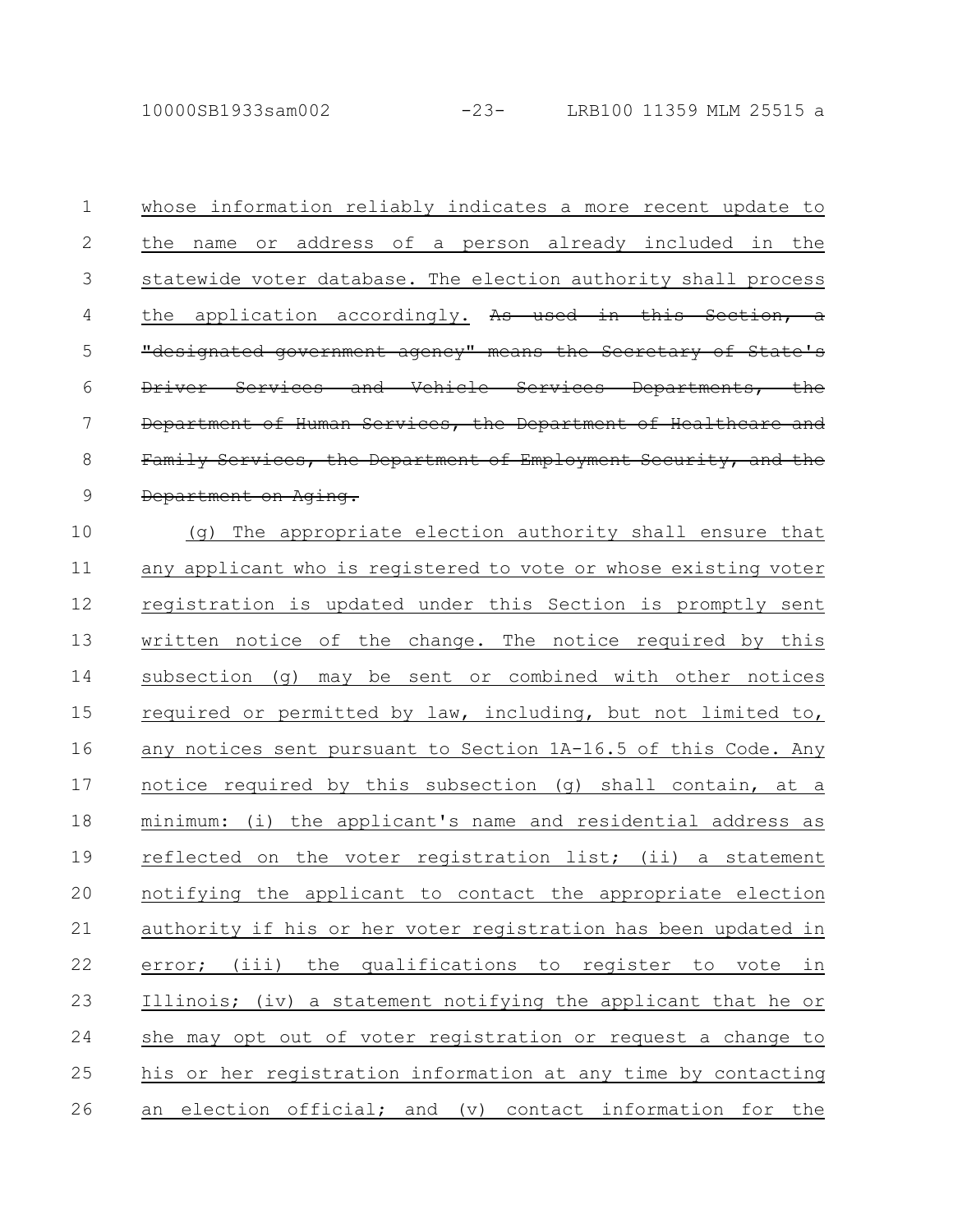appropriate election authority, including a phone number, address, electronic mail address, and website address. (h) The appropriate election authority shall ensure that any applicant whose voter registration application is not accepted or deemed incomplete is promptly sent written notice of the application's status. The notice required by this subsection may be sent or combined with other notices required or permitted by law, including, but not limited to, any notices sent pursuant to Section 1A-16.5 of this Code. Any notice required by this subsection (h) shall contain, at a minimum, the reason the application was not accepted or deemed incomplete and contact information for the appropriate election authority, including a phone number, address, electronic mail address, and website address. (i) If the Office of the Secretary of State or a designated automatic voter registration agency transfers information, or if the State Board of Elections creates and transmits a voter registration application, for a person who does not qualify as an eligible voter, then it shall not constitute a completed voter registration form, and the person shall not be considered to have registered to vote. (j) If the registration is processed by any election authority, then it shall be presumed to have been effected and officially authorized by the State, and that person shall not be found on that basis to have made a false claim to 1 2 3 4 5 6 7 8 9 10 11 12 13 14 15 16 17 18 19 20 21 22 23 24 25

citizenship or to have committed an act of moral turpitude, nor 26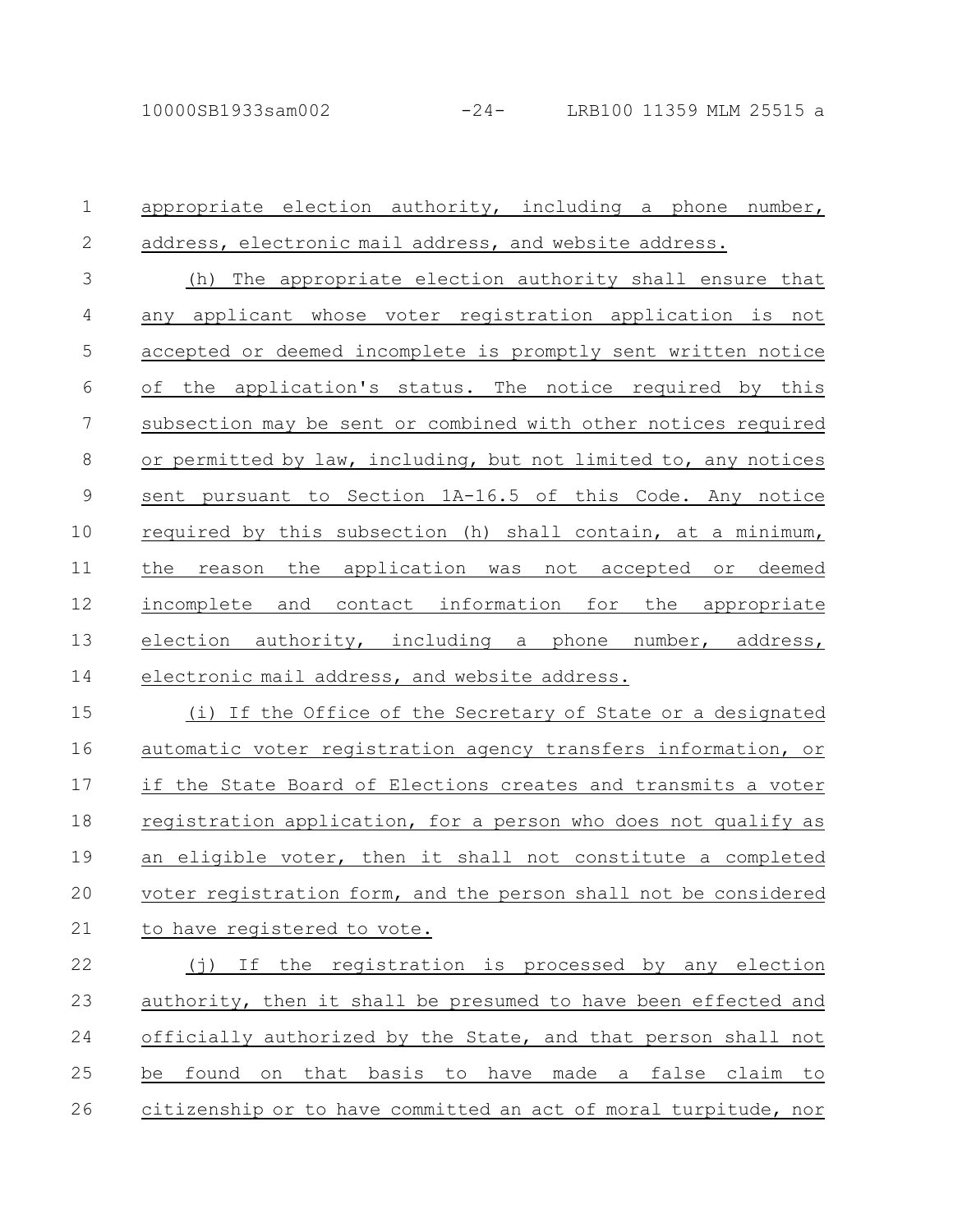| $\mathbf 1$    | shall that person be subject to penalty under any relevant      |
|----------------|-----------------------------------------------------------------|
| $\mathbf{2}$   | laws, including, but not limited to, Sections 29-10 and 29-19   |
| $\mathfrak{Z}$ | of this Code. This subsection (j) does not apply to a person    |
| $\overline{4}$ | who knows that he or she is not entitled to register to vote    |
| 5              | and who willfully votes, registers to vote, or attests under    |
| 6              | penalty of perjury that he or she is eligible to register to    |
| 7              | vote or willfully attempts to vote or to register to vote.      |
| 8              | (k) The State Board of Elections, the Office of the             |
| $\mathsf 9$    | Secretary of State, and each designated automatic voter         |
| 10             | registration agency shall implement policies and procedures to  |
| 11             | protect the privacy and security of voter information as it is  |
| 12             | acquired, stored, and transmitted among agencies, including     |
| 13             | policies for the retention and preservation of voter            |
| 14             | information. Information designated as confidential under this  |
| 15             | Section may be recorded and shared among the State Board of     |
| 16             | Elections, election authorities, the Office of the Secretary of |
| 17             | State, and designated automatic voter registration agencies,    |
| 18             | but shall be used only for voter registration purposes, shall   |
| 19             | not be disclosed to the public except in the aggregate as       |
| 20             | required by subsection (m) of this Section, and shall not be    |
| 21             | subject to the Freedom of Information Act. The following        |
| 22             | information shall be designated as confidential:                |
| 23             | any portion of an applicant's Social Security<br>(1)            |
| 24             | number;                                                         |

(2) any portion of an applicant's driver's license number or State identification number; 25 26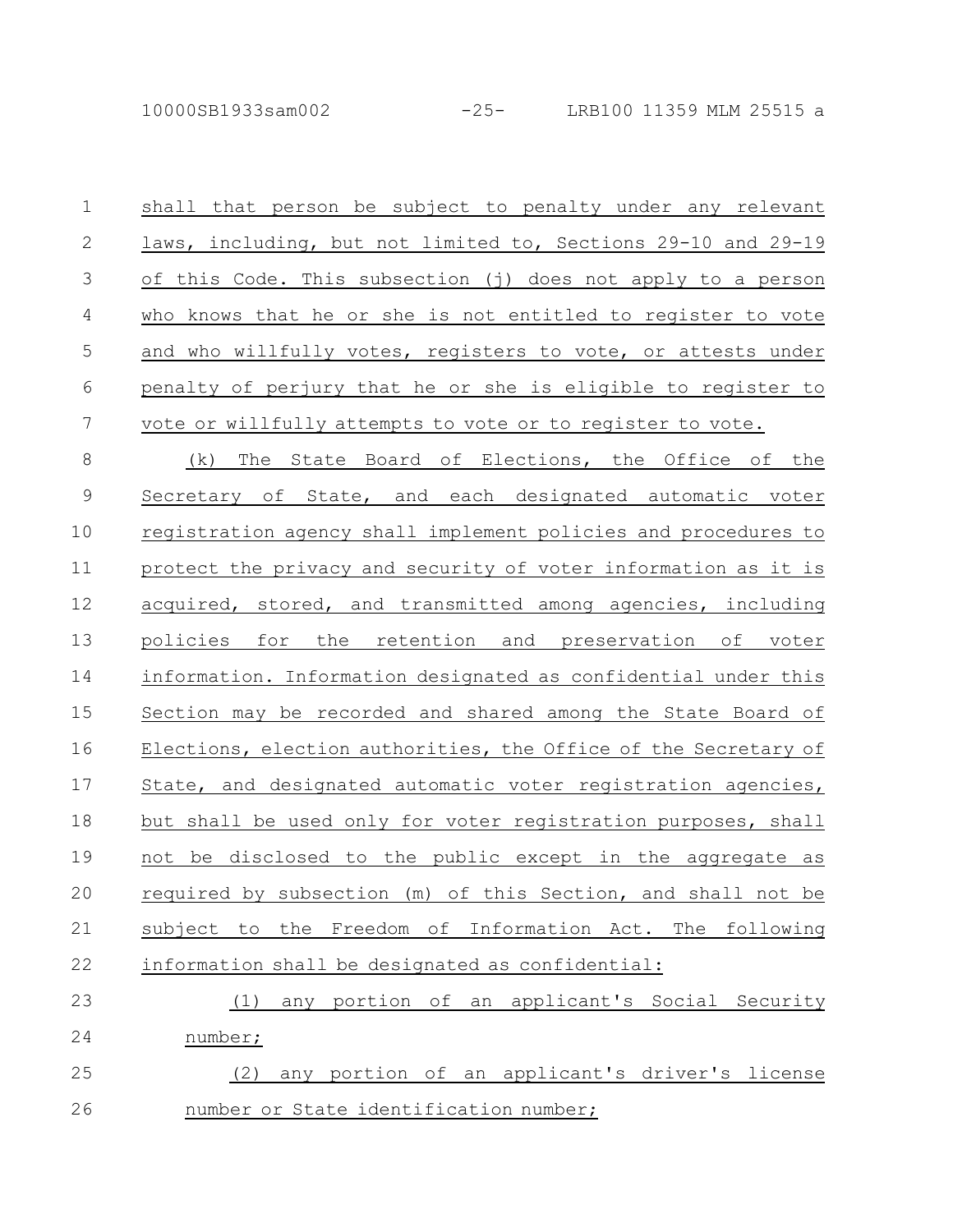| $\mathbf{1}$  | an applicant's decision to decline voter<br>(3)                       |
|---------------|-----------------------------------------------------------------------|
| $\mathbf{2}$  | registration;                                                         |
| 3             | (4) the identity of the person providing information                  |
| 4             | relating to a specific applicant; and                                 |
| 5             | (5) the personal residence and contact information of                 |
| 6             | any applicant for whom local, State, or federal law                   |
| 7             | requires confidentiality, including, but not limited to, a            |
| 8             | victim of domestic violence pursuant to the Address                   |
| $\mathcal{G}$ | Confidentiality for Victims of Domestic Violence Act or a             |
| 10            | victim of stalking pursuant to the Stalking No Contact                |
| 11            | Order Act.                                                            |
| 12            | This subsection (k) shall not apply to information the                |
| 13            | State Board of Elections is required to share with the                |
| 14            | Electronic Registration Information Center.                           |
| 15            | The voter registration procedures implemented under<br>(1)            |
| 16            | this Section shall comport with the federal National Voter            |
| 17            | Registration Act of 1993, as amended, and shall specifically          |
| 18            | require that the State Board of Elections track registration          |
| 19            | data received through the online registration system that             |
| 20            | automatic voter<br>designated<br>originated<br>from a<br>registration |
| 21            | agency for the purposes of maintaining statistics.                    |
| 22            | The State Board of Elections, each election authority<br>(m)          |
| 23            | that maintains a website, the Office of the Secretary of State,       |
| 24            | and each designated automatic voter registration agency that          |
| 25            | maintains a website shall provide information on their websites       |
| 26            | informing the public about the new registration procedures            |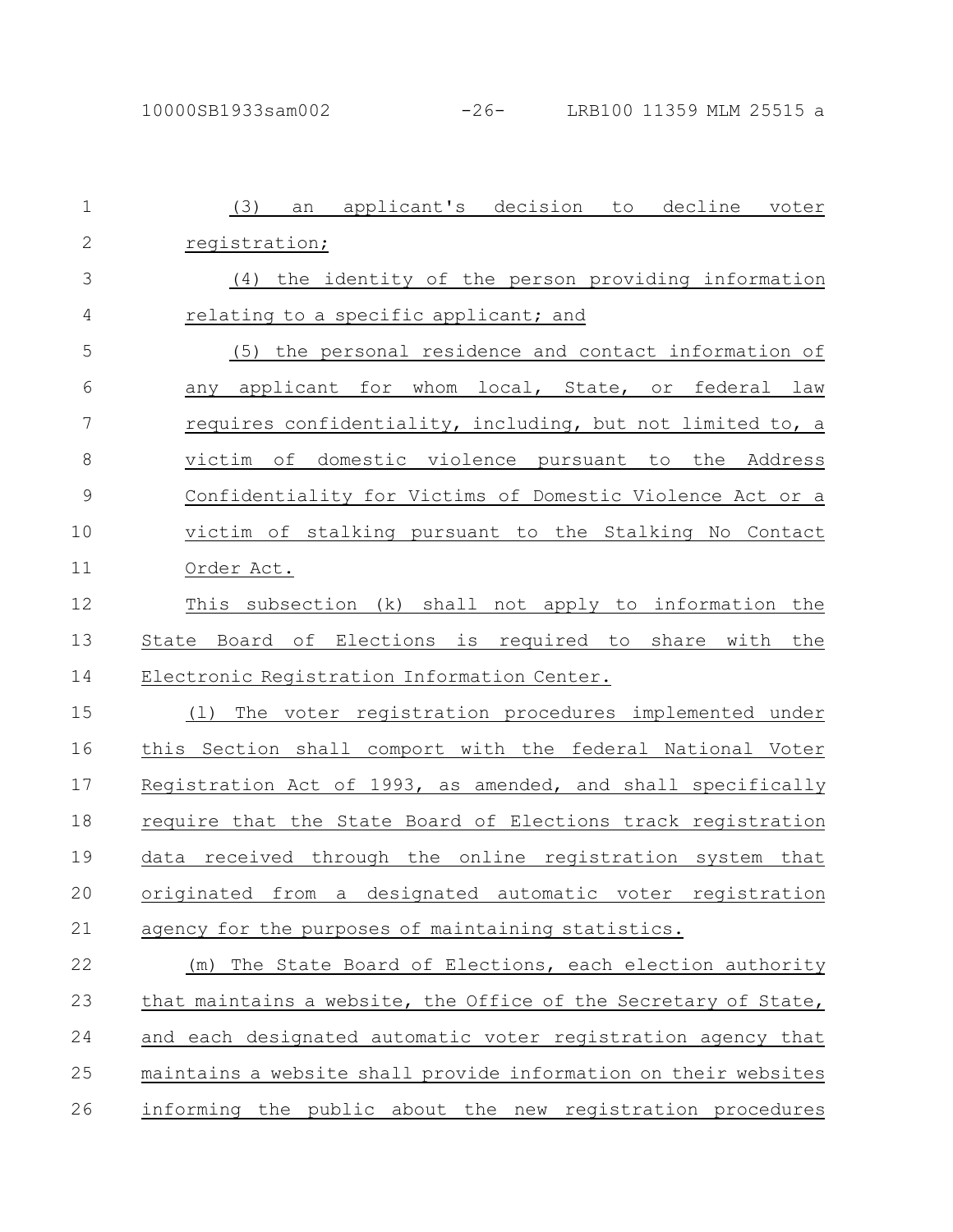described in this Section. The Office of the Secretary of State and each designated automatic voter registration agency shall display signage or provide literature for the public containing information about the new registration procedures described in this Section. 1 2 3 4 5

(n) No later than 6 months after the effective date of this amendatory Act of the 100th General Assembly, the State Board of Elections shall hold at least one public hearing on implementing this amendatory Act of the 100th General Assembly at which the public may provide input. 6 7 8 9 10

(o) The State Board of Elections shall submit an annual public report to the General Assembly and the Governor detailing the progress made to implement this Section. The report shall include all of the following: the number of records transferred under this Section by agency, the number of voters newly added to the statewide voter registration list because of records transferred under this Section by agency, the number of updated registrations under this Section by agency, the number of persons who opted out of voter registration, and the number of voters who submitted voter registration forms using the online procedure described in Section 1A-16.5 of this Code. Any report produced under this subsection shall exclude any information that identifies any individual personally. 11 12 13 14 15 16 17 18 19 20 21 22 23 24

(p) The State Board of Elections, in consultation with election authorities, the Office of the Secretary of State, 25 26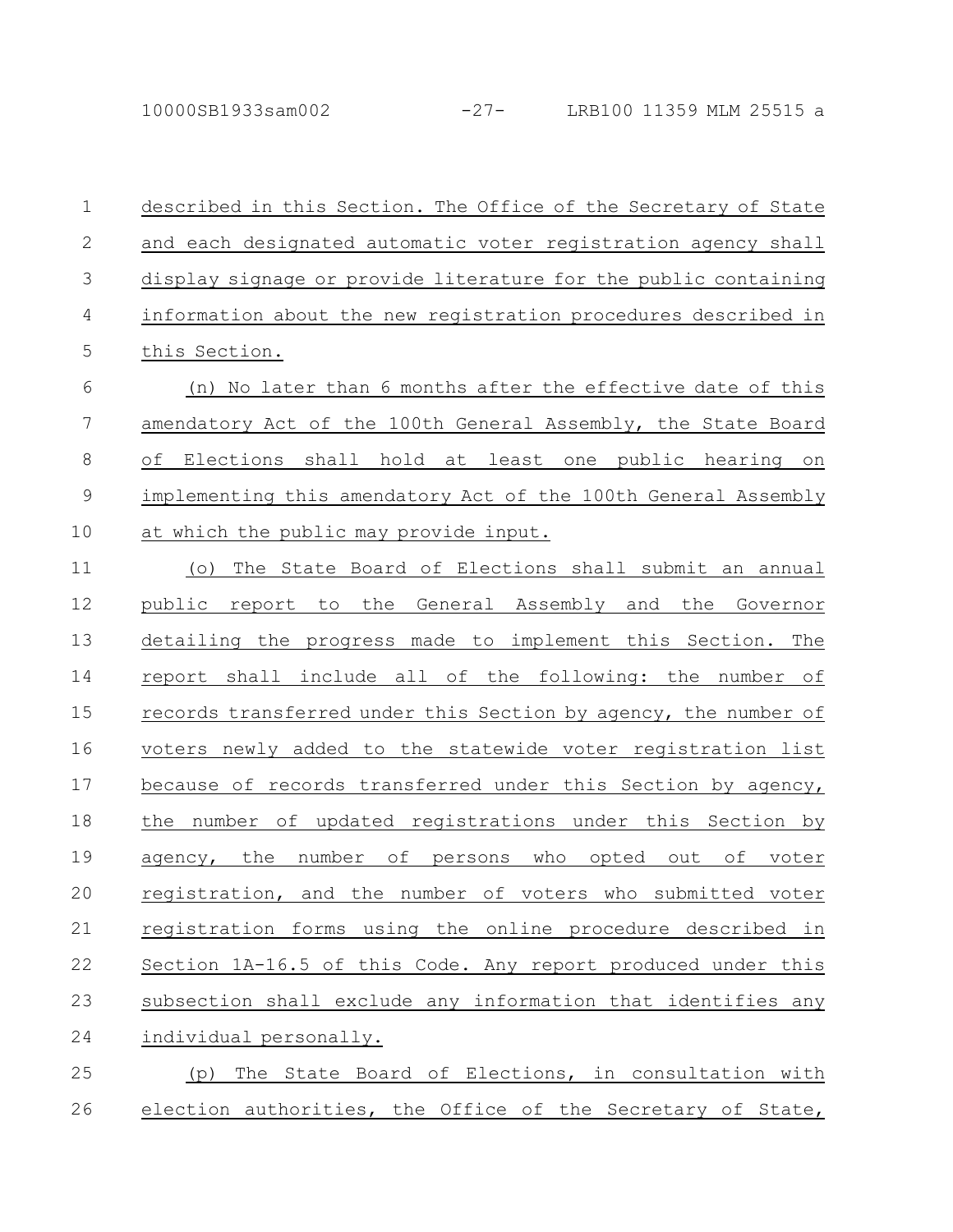10000SB1933sam002 -28- LRB100 11359 MLM 25515 a

designated automatic voter registration agencies, and community organizations, shall adopt rules as necessary to implement the provisions of this Section. (Source: P.A. 98-1171, eff. 6-1-15.) 1 2 3 4

(10 ILCS 5/1A-16.8) 5

Sec. 1A-16.8. Automatic transfer of registration based upon information from the National Change of Address database and designated automatic voter registration agencies. 6 7 8

(a) The State Board of Elections shall cross-reference the statewide voter registration database against the United States Postal Service's National Change of Address database twice each calendar year, April 15 and October 1 in odd-numbered years and April 15 and December 1 in even-numbered years, and shall share the findings with the election authorities. 9 10 11 12 13 14 15

(b) In addition, beginning no later than September 1, 2017, the State Board of Elections shall utilize data provided as part of its membership in the Electronic Registration Information Center in order to cross-reference the statewide voter registration database against databases of relevant personal information kept by designated automatic voter registration agencies, including, but not limited to, driver's license information kept by the Secretary of State, at least 6 times each calendar year and shall share the findings with election authorities. 16 17 18 19 20 21 22 23 24 25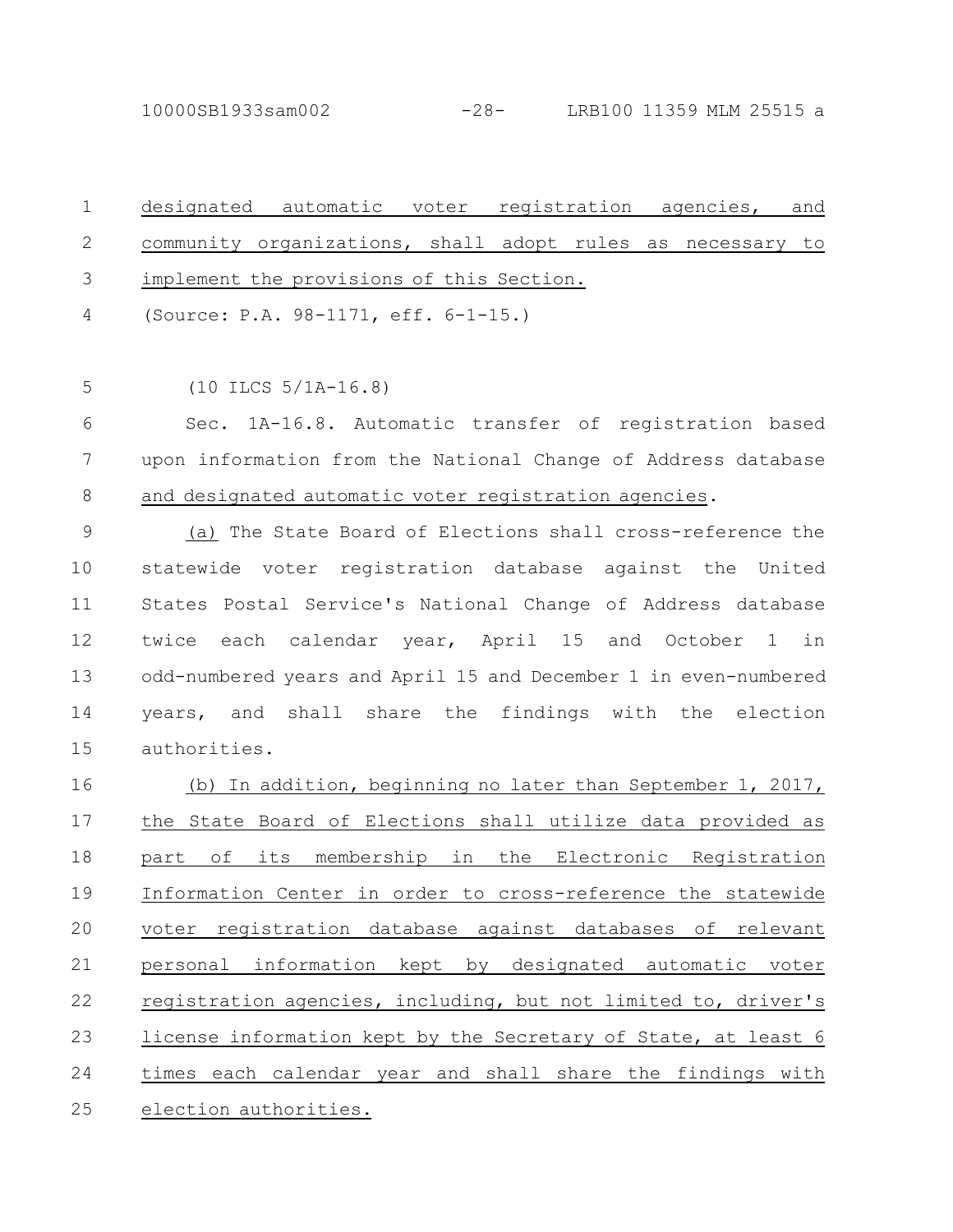10000SB1933sam002 -29- LRB100 11359 MLM 25515 a

| $\mathbf 1$  | This subsection (b) shall no longer apply once Sections        |
|--------------|----------------------------------------------------------------|
| $\mathbf{2}$ | 1A-16.1 and 1A-16.2 of this Code are fully implemented as      |
| 3            | by the State Board of Elections. Upon a<br>determined          |
| 4            | determination by the State Board of Elections of full          |
| 5            | implementation of Sections 1A-16.1 and 1A-16.2 of this Code,   |
| 6            | State Board of Elections shall file notice of full<br>the      |
| 7            | implementation and the inapplicability of this subsection (b)  |
| 8            | with the Index Department of the Office of the Secretary of    |
| 9            | State, the Governor, the General Assembly, and the Legislative |
| 10           | Reference Bureau.                                              |
| 11           |                                                                |

(c) An election authority shall automatically register any voter who has moved into its jurisdiction from another jurisdiction in Illinois or has moved within its jurisdiction provided that: 11 12 13 14

(1) the election authority whose jurisdiction includes the new registration address provides the voter an opportunity to reject the change in registration address through a mailing, sent by non-forwardable mail, to the new registration address, and 15 16 17 18 19

(2) when the election authority whose jurisdiction includes the previous registration address is a different election authority, then that election authority provides the same opportunity through a mailing, sent by forwardable mail, to the previous registration address. 20 21 22 23 24

This change in registration shall trigger the same inter-jurisdictional or intra-jurisdictional workflows as if 25 26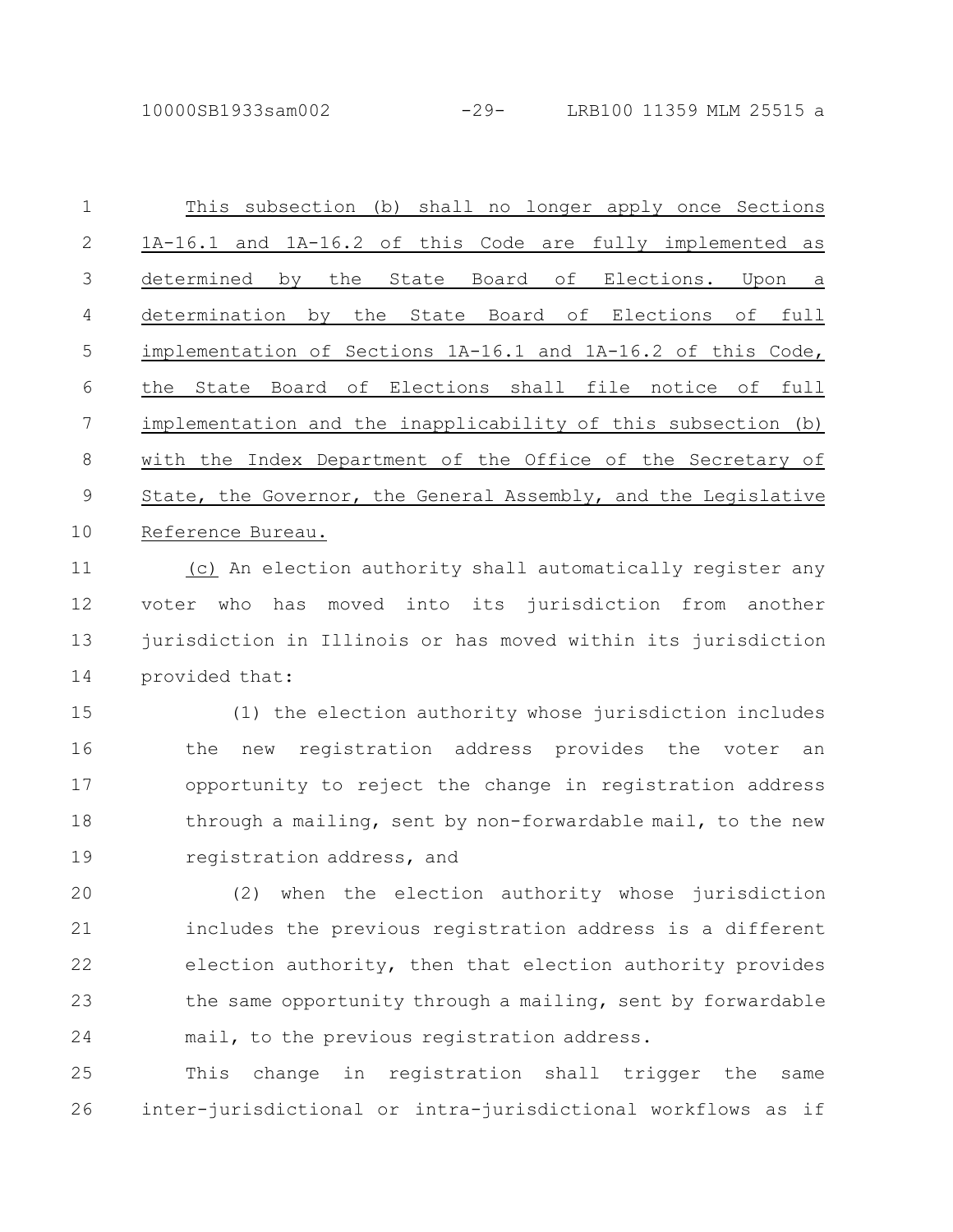10000SB1933sam002 -30- LRB100 11359 MLM 25515 a

the voter completed a new registration card, including the cancellation of the voter's previous registration. Should the registration of a voter be changed from one address to another within the State and should the voter appear at the polls and offer to vote from the prior registration address, attesting that the prior registration address is the true current address, the voter, if confirmed by the election authority as having been registered at the prior registration address and canceled only by the process authorized by this Section, shall be issued a regular ballot, and the change of registration address shall be canceled. If the election authority is unable to immediately confirm the registration, the voter shall be permitted to register and vote a regular ballot, provided that he or she meets the documentary requirements for same-day registration. If the election authority is unable to confirm the registration and the voter does not meet the requirements for same-day registration, the voter shall be issued a provisional ballot. 1 2 3 4 5 6 7 8 9 10 11 12 13 14 15 16 17 18

(d) No voter shall be disqualified from voting due to an error relating to an update of registration under this Section. (Source: P.A. 98-1171, eff. 6-1-15; 99-522, eff. 6-30-16.) 19 20 21

(10 ILCS 5/1A-16.9 new) Sec. 1A-16.9. Implementation. The changes made by this amendatory Act of the 100th General Assembly shall be implemented no later than July 1, 2018. 22 23 24 25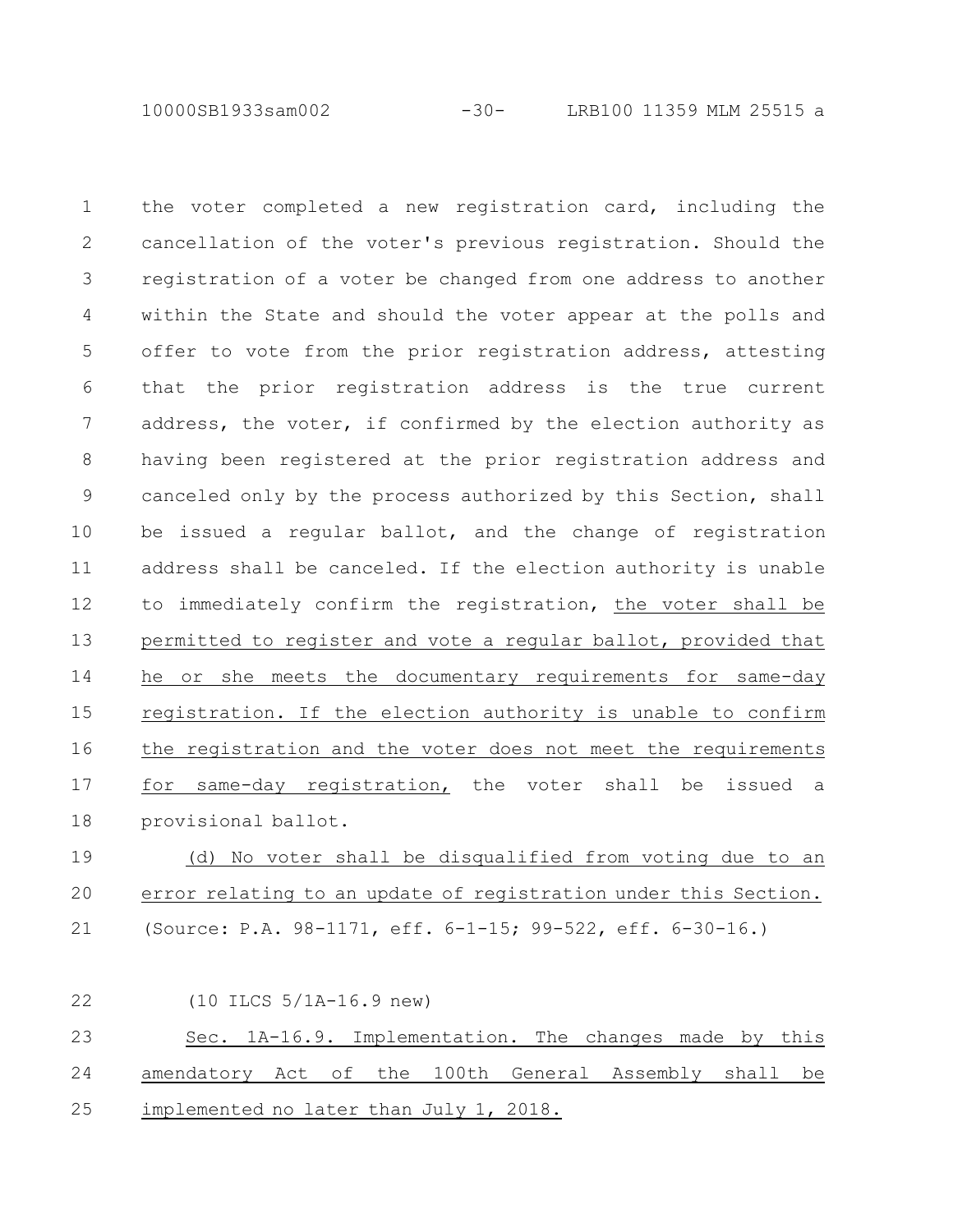10000SB1933sam002 -31- LRB100 11359 MLM 25515 a

Section 15. The Illinois Vehicle Code is amended by changing Section 2-105 as follows: 1 2

(625 ILCS 5/2-105) (from Ch. 95 1/2, par. 2-105) 3

Sec. 2-105. Offices of Secretary of State. 4

(a) The Secretary of State shall maintain offices in the State capital and in such other places in the State as he may deem necessary to properly carry out the powers and duties vested in him. 5 6 7 8

(b) The Secretary of State may construct and equip one or more buildings in the State of Illinois outside of the County of Sangamon as he deems necessary to properly carry out the powers and duties vested in him. The Secretary of State may, on behalf of the State of Illinois, acquire public or private property needed therefor by lease, purchase or eminent domain. The care, custody and control of such sites and buildings constructed thereon shall be vested in the Secretary of State. Expenditures for the construction and equipping of any of such buildings upon premises owned by another public entity shall not be subject to the provisions of any State law requiring that the State be vested with absolute fee title to the premises. The exercise of the authority vested in the Secretary of State by this Section is subject to the appropriation of the necessary funds. 9 10 11 12 13 14 15 16 17 18 19 20 21 22 23

24

(c) Pursuant to Sections 1A-16.1, 1A-16.6, and Section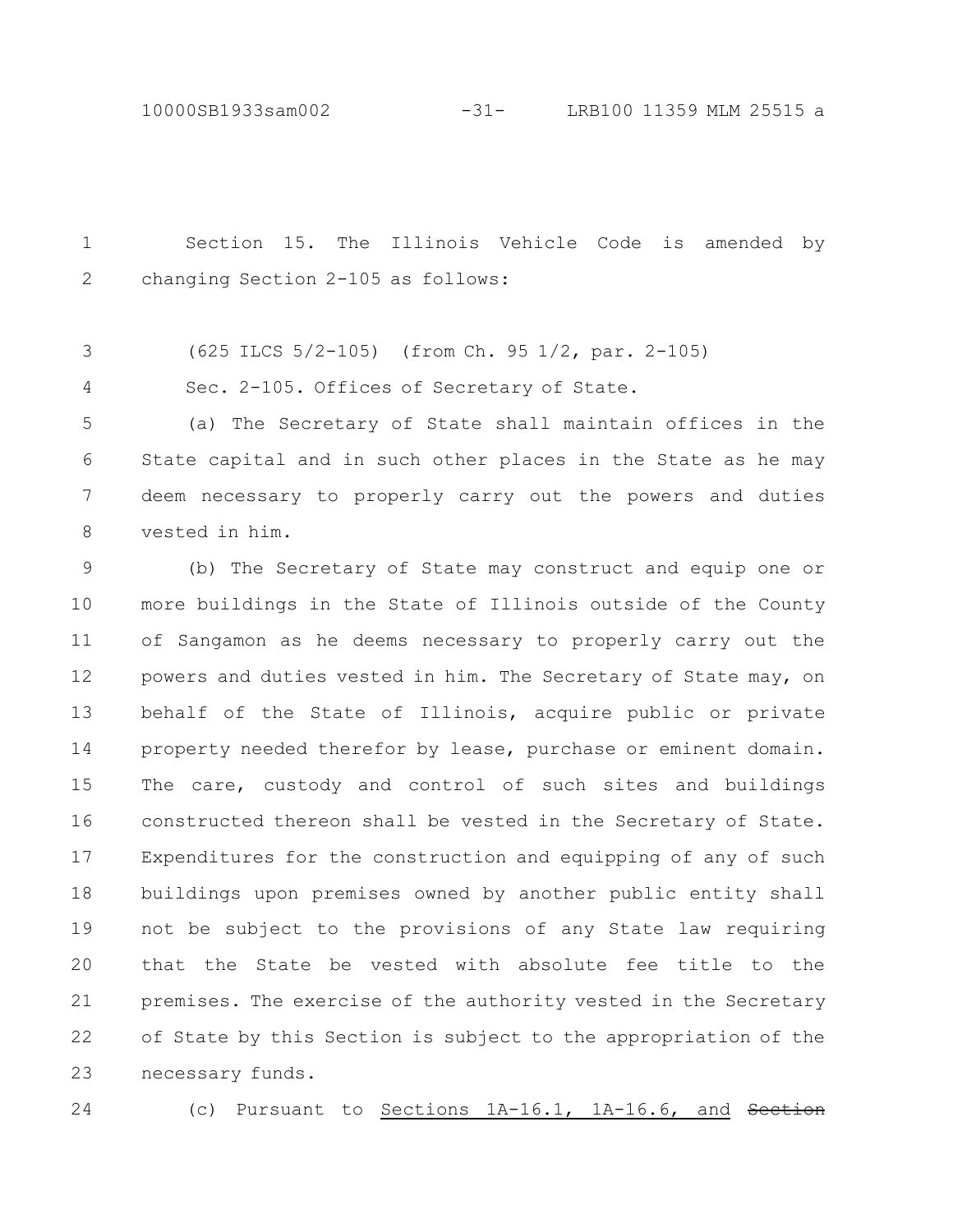1A-25 of the Election Code, the Secretary of State shall make driver services facilities available for use as places of accepting applications for voter registration. 1 2 3

4

(d) (Blank).

(e) Each person applying at a driver services facility for a driver's license or permit, a corrected driver's license or permit, an Illinois identification card or a corrected Illinois identification card shall be notified, under the procedures set forth in Sections 1A-16.1 and 1A-16.6 of the Election Code, that unless he or she affirmatively declines, his or her personal information shall be transferred to the State Board of Elections for the purpose of creating an electronic voter registration application that the person may apply to register vote at such station and may also apply her voter registration at such station to a different address in the State. Such notification may be made in writing or verbally issued by an employee or the Secretary of State. 5 6 7 8 9 10 11 12 13 14 15 16 17

The Secretary of State shall promulgate such rules as may be necessary for the efficient execution of his duties and the duties of his employees under this Section. 18 19 20

(f) Any person applying at a driver services facility for issuance or renewal of a driver's license or Illinois Identification Card shall be provided, without charge, with a brochure warning the person of the dangers of financial identity theft. The Department of Financial and Professional Regulation shall prepare these brochures and provide them to 21 22 23 24 25 26